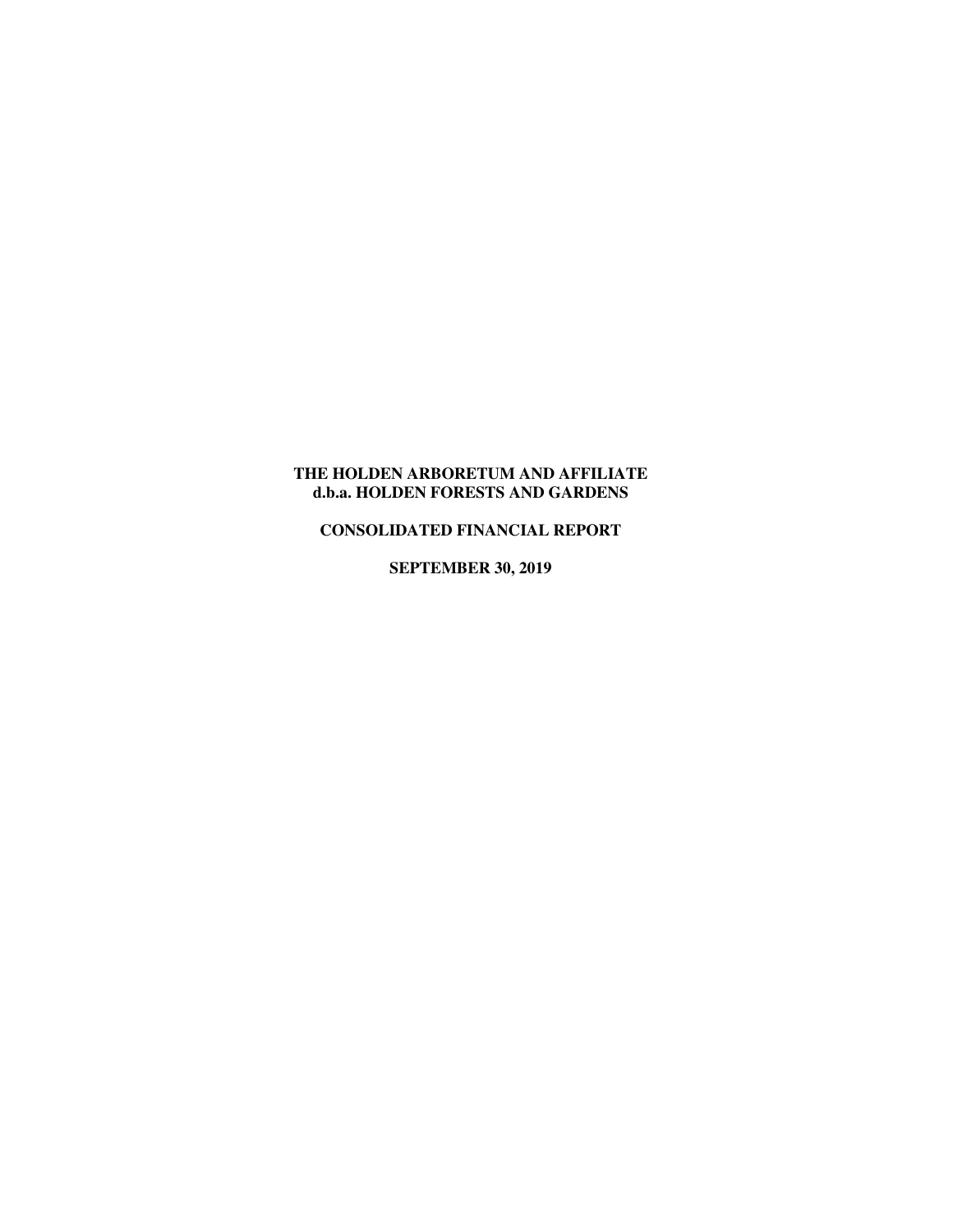# THE HOLDEN ARBORETUM AND AFFILIATE d.b.a. HOLDEN FORESTS AND GARDENS

# **CONTENTS**

\_\_\_\_\_\_\_\_\_\_\_\_\_\_\_\_\_\_\_\_\_\_\_\_\_\_\_\_\_\_\_\_\_\_\_\_\_\_\_\_\_\_\_\_\_\_\_\_\_\_\_\_\_\_\_\_\_\_\_\_\_\_\_\_\_\_\_\_\_\_\_\_\_\_\_\_\_\_\_\_\_

|                                                                                                                                                                                                              | Page     |
|--------------------------------------------------------------------------------------------------------------------------------------------------------------------------------------------------------------|----------|
| <b>INDEPENDENT AUDITORS' REPORT</b>                                                                                                                                                                          | $1 - 2$  |
| <b>FINANCIAL STATEMENTS</b><br>Consolidated statement of financial position<br>Consolidated statement of activities<br>Consolidated statement of functional expenses<br>Consolidated statement of cash flows | 6        |
| Notes to consolidated financial statements                                                                                                                                                                   | $7 - 21$ |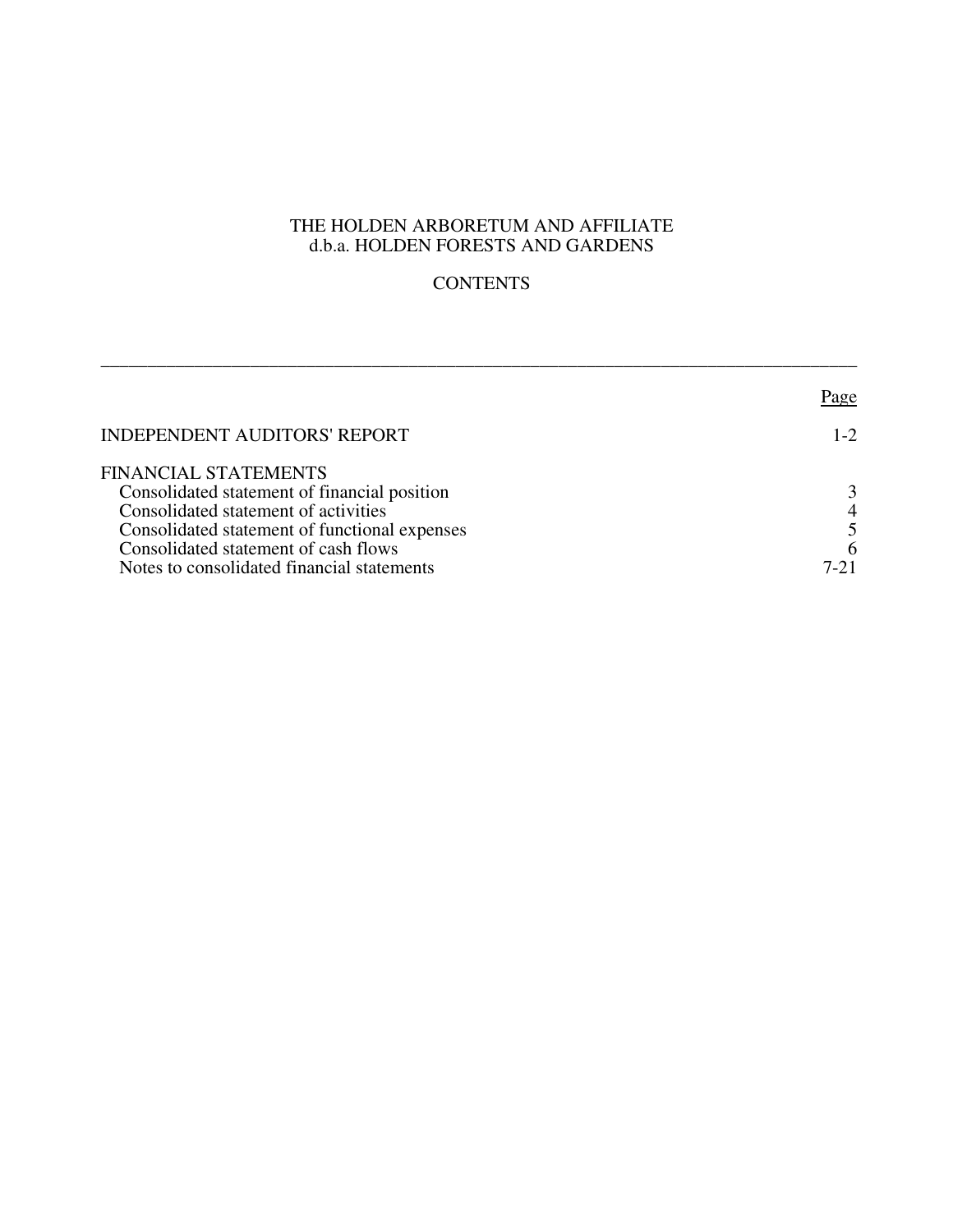

### Independent Auditors' Report

To the Board of Directors The Holden Arboretum and Affiliate d.b.a. Holden Forests and Gardens Kirtland, Ohio

We have audited the accompanying consolidated financial statements of The Holden Arboretum and Affiliate, Cleveland Botanical Garden (a nonprofit organization), d.b.a. Holden Forests and Gardens, which comprise the consolidated statement of financial position as of September 30, 2019, and the related consolidated statements of activities, functional expenses, and cash flows for the year then ended, and the related notes to the financial statements.

### **Management's Responsibility for the Financial Statements**

Management is responsible for the preparation and fair presentation of these consolidated financial statements in accordance with accounting principles generally accepted in the United States of America; this includes the design, implementation, and maintenance of internal control relevant to the preparation and fair presentation of consolidated financial statements that are free from material misstatement, whether due to fraud or error.

### **Auditors' Responsibility**

Our responsibility is to express an opinion on these consolidated financial statements based on our audit. We conducted our audit in accordance with auditing standards generally accepted in the United States of America. Those standards require that we plan and perform the audit to obtain reasonable assurance about whether the consolidated financial statements are free from material misstatement.

An audit involves performing procedures to obtain audit evidence about the amounts and disclosures in the consolidated financial statements. The procedures selected depend on the auditors' judgment, including the assessment of the risks of material misstatement of the consolidated financial statements, whether due to fraud or error. In making those risk assessments, the auditors consider internal control relevant to the entity's preparation and fair presentation of the consolidated financial statements in order to design audit procedures that are appropriate in the circumstances, but not for the purpose of expressing an opinion on the effectiveness of the entity's internal control. Accordingly, we express no such opinion. An audit also includes evaluating the appropriateness of accounting policies used and the reasonableness of significant accounting estimates made by management, as well as evaluating the overall presentation of the consolidated financial statements.

We believe that the audit evidence we have obtained is sufficient and appropriate to provide a basis for our audit opinion.

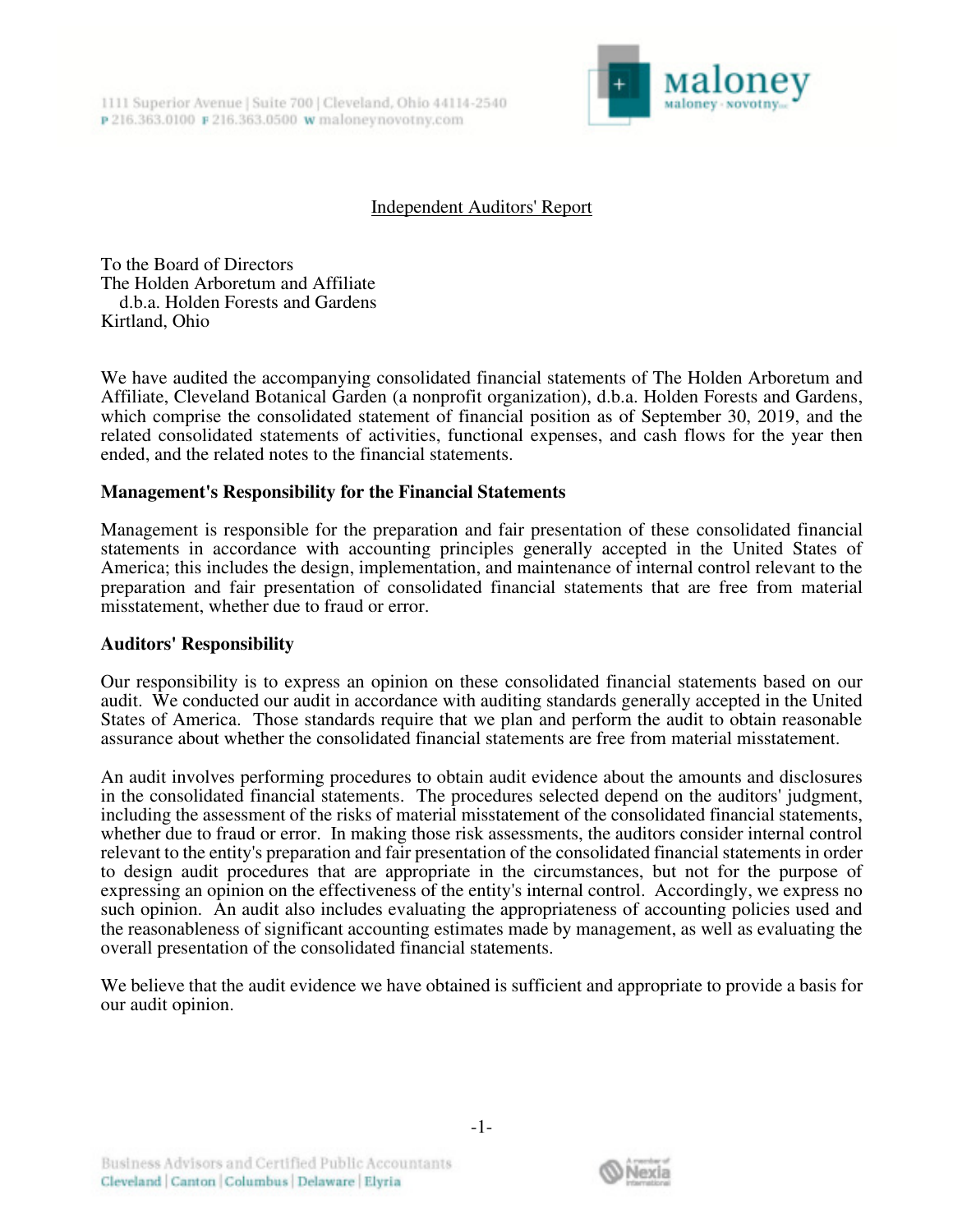### **Opinion**

In our opinion, the consolidated financial statements referred to above present fairly, in all material respects, the financial position of The Holden Arboretum and Affiliate as of September 30, 2019, and the changes in their net assets and their cash flows for the year then ended in accordance with accounting principles generally accepted in the United States of America.

#### **Report of Summarized Comparative Information**

We have previously audited The Holden Arboretum and Affiliate's 2018 consolidated financial statements, and we expressed an unmodified audit opinion on those audited consolidated financial statements in our report dated December 18, 2018. In our opinion, the summarized comparative information presented herein as of and for the year ended September 30, 2018 is consistent, in all material respects, with the audited consolidated financial statements from which it has been derived.

Maloney + Novotry LLC

Cleveland, Ohio January 8, 2020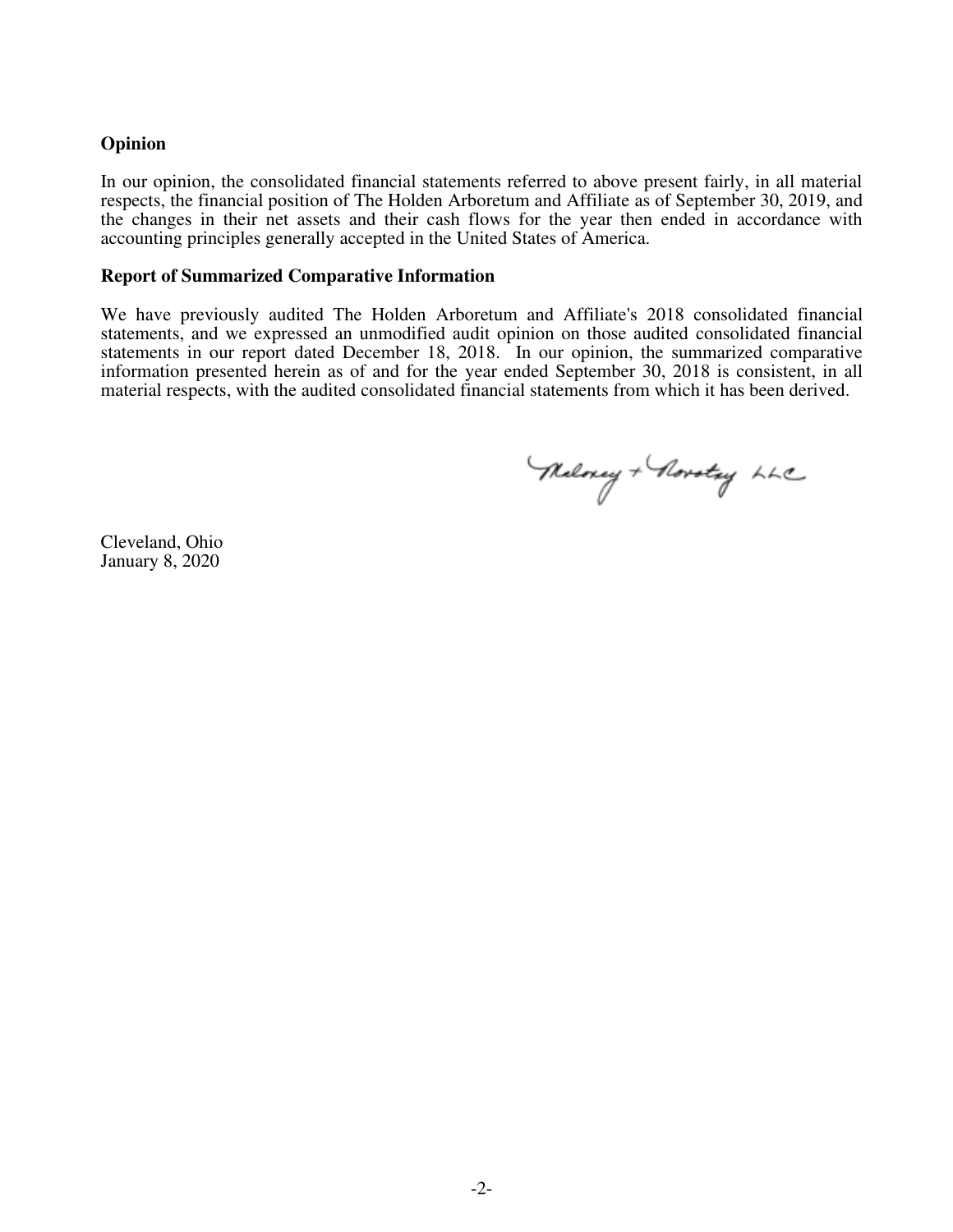# CONSOLIDATED STATEMENT OF FINANCIAL POSITION

# (With Comparative Totals at September 30, 2018) September 30, 2019

| <b>ASSETS</b>                               | Current<br>Year<br>Total | Prior<br>Year<br>Total |
|---------------------------------------------|--------------------------|------------------------|
|                                             |                          |                        |
| <b>CURRENT ASSETS</b>                       | \$<br>2,938,562          | \$<br>3,734,334        |
| Cash and equivalents<br>Inventory           | 214,256                  | 205,192                |
| Pledges receivable                          | 296,285                  | 200,186                |
| Prepaids and other assets                   | 52,131                   | 46,163                 |
| Total current assets                        | 3,501,234                | 4,185,875              |
| Pledges receivable                          | 37,188                   | 80,340                 |
| Property, buildings and equipment, net      | 41,944,907               | 43,422,311             |
| Remainder trusts                            | 229,322                  | 251,095                |
| Investments - gift annuities                | 386,276                  | 459,676                |
| Investments - endowment                     | 44,905,446               | 45,892,559             |
| Investments - funds held in trust by others | 94,528,687               | 98,552,999             |
| <b>TOTAL ASSETS</b>                         | \$185,533,060            | \$192,844,855          |
| <b>LIABILITIES AND NET ASSETS</b>           |                          |                        |
| <b>CURRENT LIABILITIES</b>                  |                          |                        |
| Accounts payable                            | \$<br>957,458            | \$<br>1,226,969        |
| Split-interest agreements - current         | 69,525                   | 69,069                 |
| Accrued expenses                            | 729,982                  | 561,802                |
| Deferred revenue                            | 200,928                  | 182,323                |
| Total current liabilities                   | 1,957,893                | 2,040,163              |
| Split-interest agreements liability         | 186,554                  | 193,955                |
| <b>Total liabilities</b>                    | 2,144,447                | 2,234,118              |
| <b>NET ASSETS</b>                           |                          |                        |
| Without donor restrictions                  | 63,328,886               | 62,866,385             |
| With donor restrictions                     | 120,059,727              | 127,744,352            |
| Total net assets                            | 183,388,613              | 190,610,737            |
| TOTAL LIABILITIES AND NET ASSETS            | \$185,533,060            | \$192,844,855          |

The accompanying notes are an integral part of these financial statements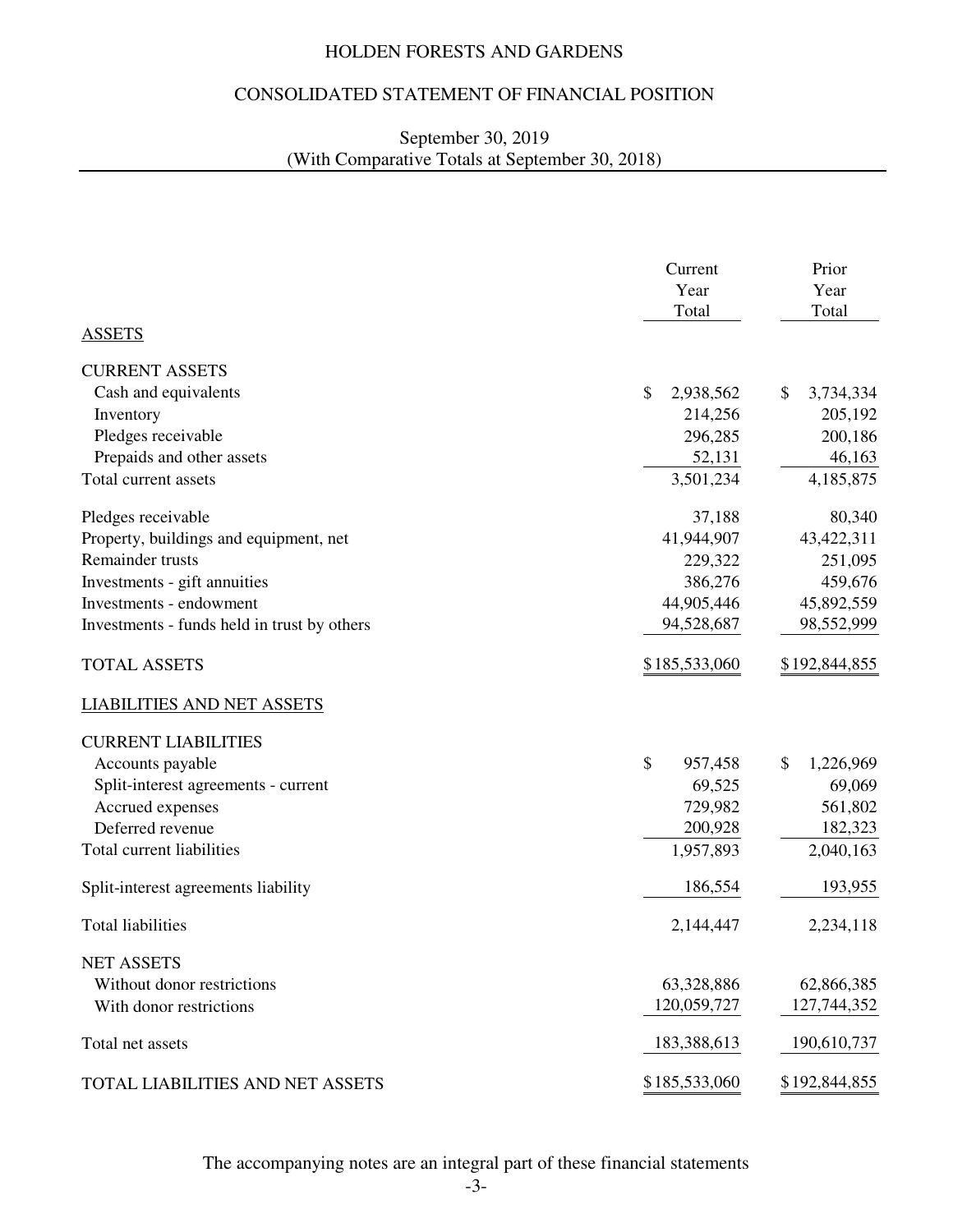### CONSOLIDATED STATEMENT OF ACTIVITIES

#### (With Comparative Totals for Year Ended September 30, 2018) Year Ended September 30, 2019

|                                                          | Without<br>Donor<br>Restrictions | With<br>Donor<br>Restrictions | Current<br>Year<br>Total | Prior<br>Year<br>Total |
|----------------------------------------------------------|----------------------------------|-------------------------------|--------------------------|------------------------|
| OPERATING SUPPORT AND REVENUE                            |                                  |                               |                          |                        |
| Contributions                                            | \$<br>2,475,273                  | \$<br>895,517                 | 3,370,790<br>\$          | 2,859,481<br>\$        |
| Government grants                                        | 248,808                          | 49,965                        | 298,773                  | 240,648                |
| Holden Arboretum Trust                                   | 4,709,400                        |                               | 4,709,400                | 4,703,457              |
| Fundraising events                                       | 300,418                          |                               | 300,418                  | 252,836                |
| Admissions, courses, parking, store and other            | 3,144,021                        | 8,750                         | 3,152,771                | 2,795,536              |
| Endowment income available for operations                | 1,421,055                        | 15,701                        | 1,436,756                | 1,360,358              |
| Operating investment income                              | 237,014                          |                               | 237,014                  | 197,196                |
| Net assets released from restrictions                    | 1,173,184                        | (1,173,184)                   |                          |                        |
| Total support and revenue                                | 13,709,173                       | (203, 251)                    | 13,505,922               | 12,409,512             |
| OPERATING EXPENSES                                       |                                  |                               |                          |                        |
| Program expenses:                                        |                                  |                               |                          |                        |
| Horticulture and conservation                            | 3,918,166                        |                               | 3,918,166                | 3,961,491              |
| Research                                                 | 1,464,183                        |                               | 1,464,183                | 1,449,828              |
| Education                                                | 2,057,586                        |                               | 2,057,586                | 2,064,996              |
| Guest relations                                          | 3,619,066                        |                               | 3,619,066                | 3,452,403              |
| Green Corps                                              | 561,765                          |                               | 561,765                  | 564,978                |
| Total program expenses                                   | 11,620,766                       |                               | 11,620,766               | 11,493,696             |
| Management and administration                            | 3,142,418                        |                               | 3,142,418                | 2,409,788              |
| Development                                              | 1,158,591                        |                               | 1,158,591                | 1,104,789              |
| Total expenses                                           | 15,921,775                       |                               | 15,921,775               | 15,008,273             |
| DECREASE FROM OPERATING ACTIVITY                         | (2,212,602)                      | (203, 251)                    | (2,415,853)              | (2,598,761)            |
| NON-OPERATING ACTIVITY                                   |                                  |                               |                          |                        |
| Contributions - estate bequests                          | 428,147                          |                               | 428,147                  | 15,000                 |
| - New Leaf Campaign                                      |                                  |                               |                          | 135,774                |
| - other                                                  |                                  | 5,095                         | 5,095                    | 5,002                  |
| Non-operating (depreciation) appreciation of investments | (841, 257)                       | (363,323)                     | (1,204,580)              | 2,574,037              |
| Change in funds held in trust by others                  |                                  | (4,024,312)                   | (4,024,312)              | 2,505,300              |
| Gain on sale of property, building and equipment         | 1,364                            |                               | 1,364                    | 214,272                |
| New Leaf Campaign expenses                               | (20, 564)                        |                               | (20, 564)                | (35, 943)              |
| Integration expenses                                     | (2,055)                          |                               | (2,055)                  | (65,578)               |
| Collection appreciation of investments                   |                                  | 10,634                        | 10,634                   | 24,868                 |
| Net assets released from restrictions - Integration      | 3,109,468                        | (3,109,468)                   |                          |                        |
|                                                          | 2,675,103                        | (7,481,374)                   | (4,806,271)              | 5,372,732              |
| <b>CHANGE IN NET ASSETS</b>                              | 462,501                          | (7,684,625)                   | (7,222,124)              | 2,773,971              |
| NET ASSETS - BEGINNING OF YEAR, RESTATED                 | 62,866,385                       | 127,744,352                   | 190,610,737              | 187,836,766            |
| NET ASSETS - END OF YEAR                                 | 63,328,886                       | \$120,059,727                 | \$183,388,613            | \$190,610,737          |

The accompanying notes are an integral part of these financial statements.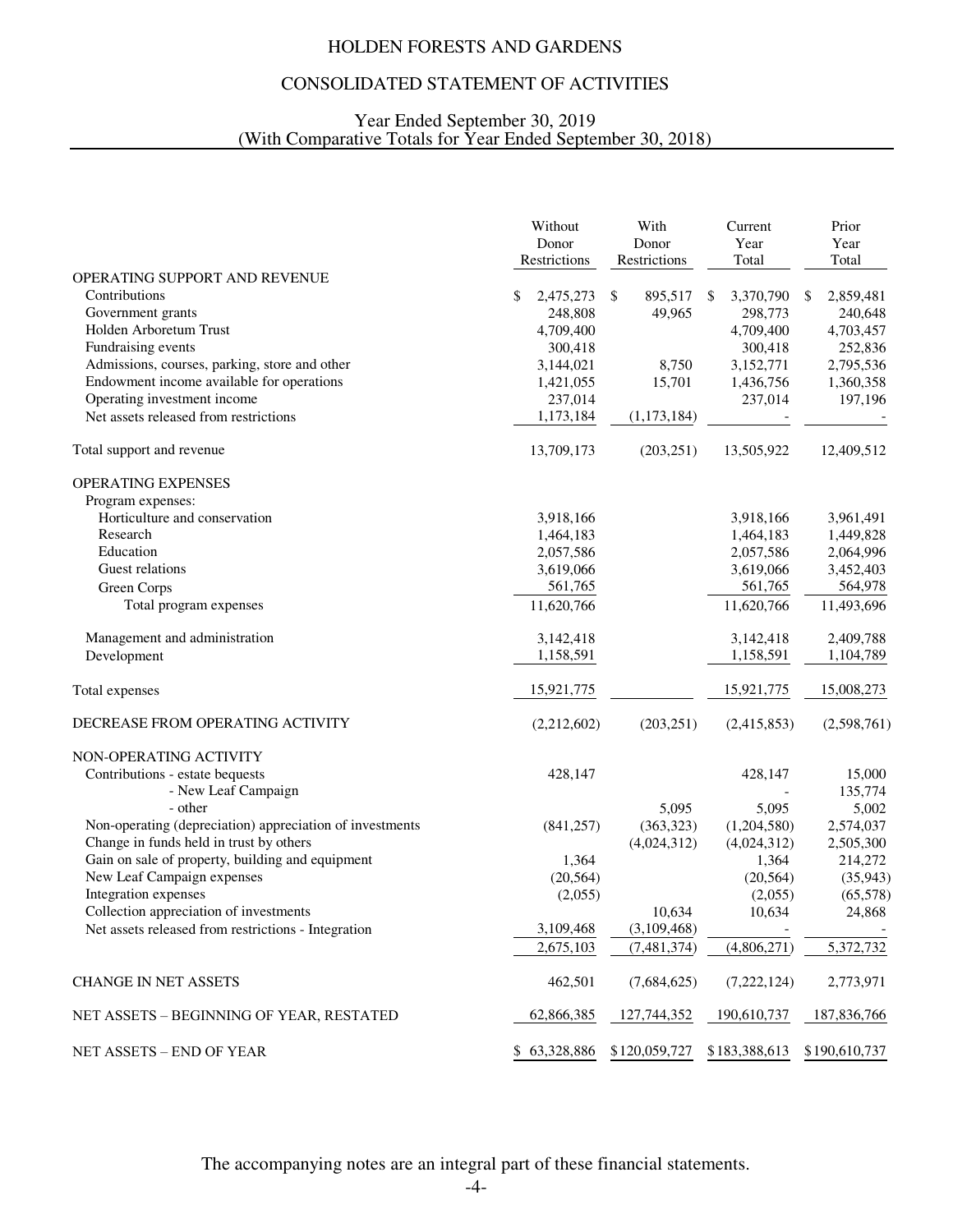# CONSOLIDATED STATEMENT OF FUNCTIONAL EXPENSES

#### (With Comparative Totals for Year Ended September 30, 2018) Year Ended September 30, 2019

|                                        | Horticulture<br>and<br>Conservation | Research    | Education   | Guest<br>Relations | Green<br>Corps          | Management<br>and<br>Administration | Development | Current<br>Year<br>Total | $\%$                     | Prior<br>Year<br>Total | $\%$  |
|----------------------------------------|-------------------------------------|-------------|-------------|--------------------|-------------------------|-------------------------------------|-------------|--------------------------|--------------------------|------------------------|-------|
| Compensation and benefits              | \$2,229,467                         | \$1,042,488 | \$1,258,569 | \$1,624,765        | 422,745<br>$\mathbb{S}$ | \$1,693,297                         | \$468,081   | \$ 8,739,412             | 54.8                     | 7,221,840<br>\$        | 47.8  |
| Landscape maintenance                  | 227,928                             | 13,945      | 12,911      | 105,525            |                         | 2,759                               | 771         | 363,839                  | 2.3                      | 536,514                | 3.6   |
| Building and equipment maintenance     | 95,800                              | 37,618      | 38,947      | 174,608            | 11,583                  | 131,778                             | 50,291      | 540,625                  | 3.4                      | 603,671                | 4.0   |
| Professional and subcontract services  | 94,450                              | 51,654      | 58,350      | 424,120            | 13,892                  | 609,684                             | 108,837     | 1,360,987                | 8.5                      | 1,435,168              | 9.5   |
| Advertising                            | 3,059                               | 2,018       | 5,996       | 137,455            | 4,800                   | 23,037                              | 2,020       | 178,385                  | 1.1                      | 177,645                | 1.2   |
| <b>Utilities</b>                       | 196,145                             | 55,346      | 79,539      | 251,977            | 14,299                  | 65,151                              | 19,290      | 681,747                  | 4.3                      | 681,583                | 4.5   |
| Insurance and real estate tax          | 41,479                              | 19,825      | 23,633      | 38,188             | 544                     | 35,766                              |             | 159,435                  | 1.0                      | 184,987                | 1.2   |
| Staff development and travel           | 27,798                              | 28,487      | 52,397      | 12,188             | 11,308                  | 92,478                              | 13,916      | 238,572                  | 1.5                      | 173,242                | 1.1   |
| Education and membership               | 56,919                              | 8,010       | 284,311     | 274,936            | 22,881                  | 65,410                              | 170,504     | 882,971                  | 5.5                      | 1,019,254              | 6.7   |
| Research expenses                      |                                     | 78,334      |             |                    |                         |                                     |             | 78,334                   | 0.5                      | 103,706                | 0.7   |
| Office supplies                        | 6,382                               | 4,657       | 13,343      | 31,085             | 647                     | 56,674                              | 21,738      | 134,526                  | 0.8                      | 139,087                | 0.9   |
| Technology                             | 2,207                               | 910         | 4,036       | 5,420              |                         | 9,219                               | 4,712       | 26,504                   | 0.2                      | 47,507                 | 0.3   |
| Bad debt                               |                                     |             |             |                    |                         |                                     |             |                          |                          | 40,000                 | 0.3   |
| Other                                  | 2,672                               | 2,674       | 2,153       | 85,437             | 250                     | 29,940                              | 47,078      | 170,204                  | 1.2                      | 147,410                | 1.1   |
| Operating expenses before depreciation | 2,984,306                           | 1,345,966   | 1,834,185   | 3.165.704          | 502,949                 | 2,815,193                           | 907,238     | 13,555,541               | 85.0                     | 12,511,614             | 82.9  |
| Depreciation                           | 933,860                             | 118,217     | 223,401     | 453,362            | 58,816                  | 327,225                             | 251,353     | 2,366,234                | 14.8                     | 2,496,659              | 16.5  |
| Operating expenses                     | 3,918,166                           | 1,464,183   | 2,057,586   | 3,619,066          | 561,765                 | 3,142,418                           | 1,158,591   | 15,921,775               | 99.9                     | 15,008,273             | 99.4  |
| New Leaf Campaign/site planning        | 13,285                              |             |             |                    |                         | 7,279                               |             | 20,564                   | 0.1                      | 35,943                 | 0.2   |
| Integration                            |                                     |             |             |                    |                         | 2,055                               |             | 2,055                    | $\overline{\phantom{a}}$ | 65,578                 | 0.4   |
| Total expenses                         | \$3,931,451                         | \$1,464,183 | \$2,057,586 | \$3,619,066        | S.<br>561,765           | \$3,151,752                         | \$1,158,591 | \$15,944,394             | 100.0                    | \$15,109,794           | 100.0 |

The accompanying notes are an integral part of these financial statements.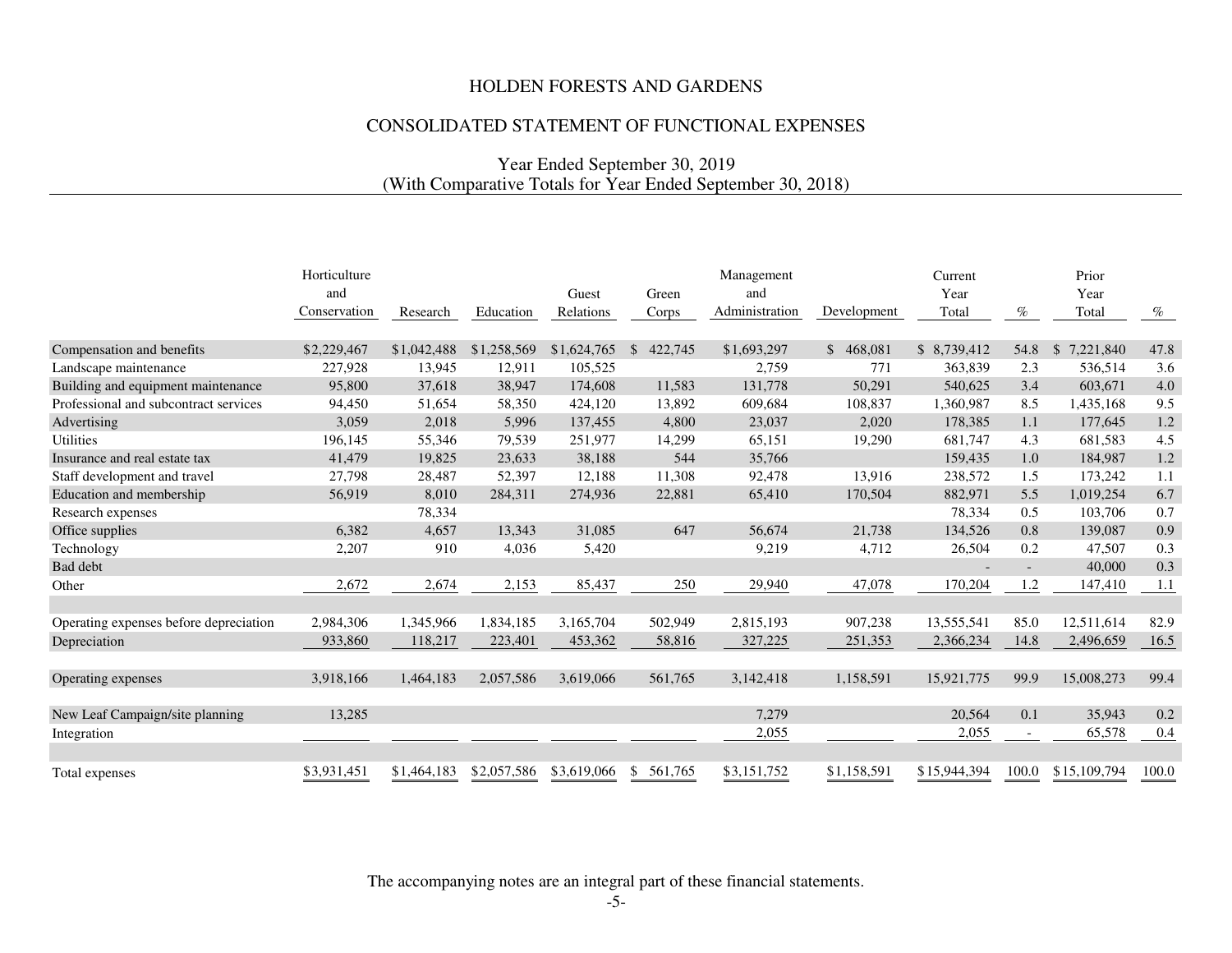# CONSOLIDATED STATEMENT OF CASH FLOWS

# (With Comparative Totals for Year Ended September 30, 2018) Year Ended September 30, 2019

|                                                        | Current<br>Year<br>Total | Prior<br>Year<br>Total |
|--------------------------------------------------------|--------------------------|------------------------|
| CASH FLOWS FROM OPERATING ACTIVITIES                   |                          |                        |
| Change in net assets                                   | \$(7,222,124)            | 2,773,971<br>\$        |
| Adjustments to reconcile change in net assets to net   |                          |                        |
| cash used by operating activities:                     |                          |                        |
| Depreciation                                           | 2,366,234                | 2,496,659              |
| Gain on sale of property, building and equipment       | (1,364)                  | (214, 272)             |
| In-kind donation of property, building and equipment   | (29, 850)                | (59, 850)              |
| Unrealized gains of investments                        | (176, 623)               | (3,268,140)            |
| Realized gains of investments                          | (614, 684)               | (324, 135)             |
| Change in funds held in trust by others                | 4,024,312                | (2,505,300)            |
| Gifts restricted for permanent endowment               | (5,660)                  | (2,341)                |
| Bad debt expense                                       |                          | 40,000                 |
| (Increase) decrease in inventory                       | (9,064)                  | 11,356                 |
| (Increase) decrease in pledges receivable              | (52, 947)                | 1,037,908              |
| (Increase) decrease in prepaids and other assets       | (5,968)                  | 33,174                 |
| Decrease (increase) in charitable remainder trust      | 21,773                   | (29, 635)              |
| Decrease in accounts payable and accrued expenses      | (101, 331)               | (95, 231)              |
| Increase in deferred revenue                           | 18,605                   | 27,019                 |
| Total adjustments                                      | 5,433,433                | (2,852,788)            |
| Net cash used by operating activities                  | (1,788,691)              | (78, 817)              |
| CASH FLOWS FROM INVESTING ACTIVITIES                   |                          |                        |
| Purchase of investments                                | (11,041,658)             | (1,464,115)            |
| Proceeds from sale of investments                      | 12,893,478               | 2,519,582              |
| Purchase of equipment and vehicles                     | (353,720)                | (856, 668)             |
| Purchase of land, buildings and improvements           | (505, 448)               | (595, 593)             |
| Proceeds from sale of property, building and equipment | 1,552                    | 415,210                |
| Net cash provided by investing activities              | 994,204                  | 18,416                 |
| <b>CASH FLOWS FROM FINANCING ACTIVITIES</b>            |                          |                        |
| Gifts restricted for permanent endowment               | 5,660                    | 2,341                  |
| Decrease in gift annuity liability                     | (6,945)                  | (10, 711)              |
| Net cash used by financing activities                  | (1,285)                  | (8,370)                |
| DECREASE IN CASH AND EQUIVALENTS                       | (795, 772)               | (68, 771)              |
| CASH AND EQUIVALENTS - BEGINNING OF YEAR               | 3,734,334                | 3,803,105              |
| CASH AND EQUIVALENTS - END OF YEAR                     | 2,938,562<br>S.          | 3,734,334<br>\$.       |

The accompanying notes are an integral part of these financial statements.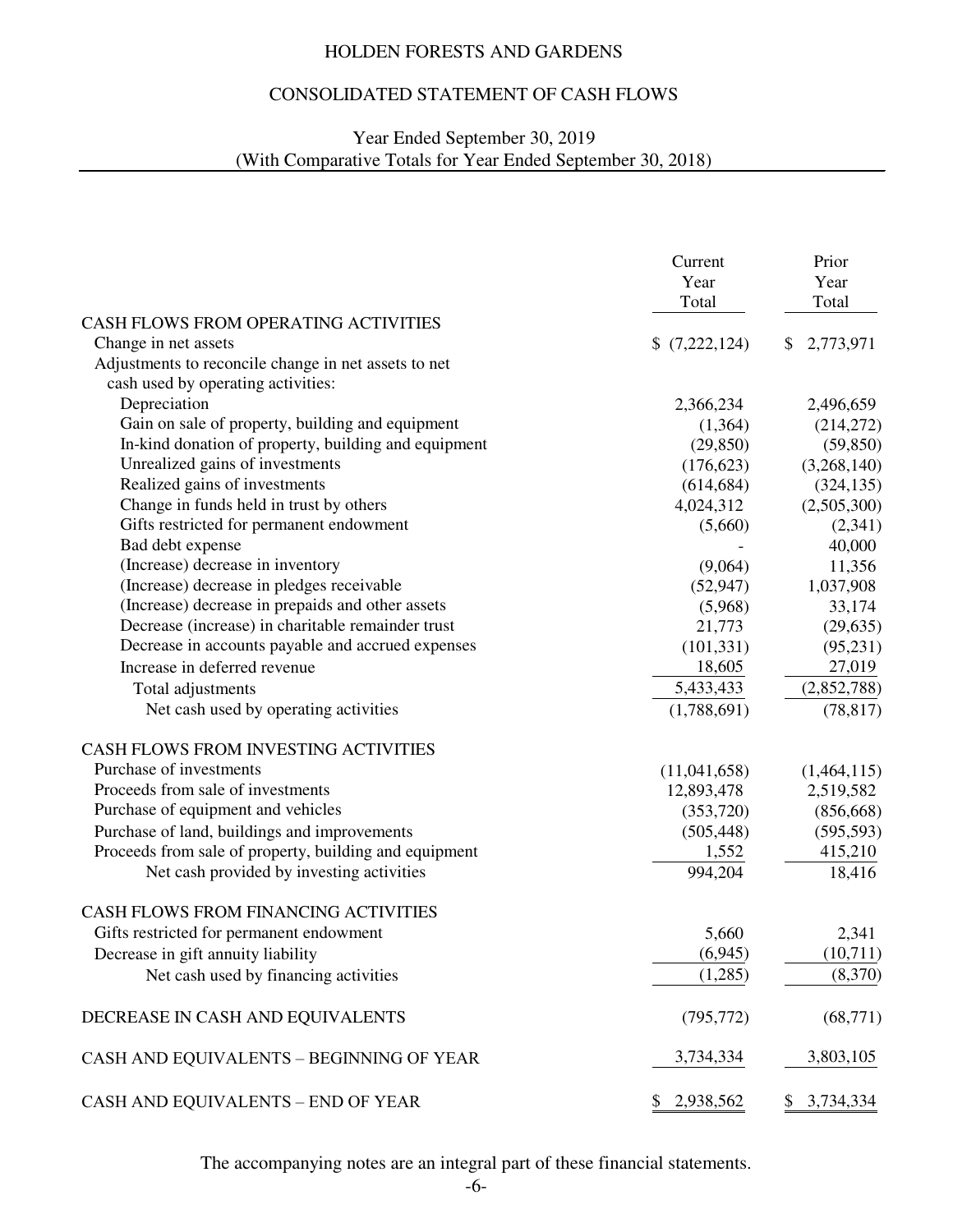### NOTES TO CONSOLIDATED FINANCIAL STATEMENTS

#### **Note 1. Summary of Significant Accounting Policies**

- A. The Holden Arboretum ("Arboretum") and Cleveland Botanical Garden ("Garden") (collectively the "Organization") are Ohio nonprofit, tax exempt, publicly-supported charitable organizations that envision that all communities will be transformed into vibrant places where trees, plants and people thrive. The Garden's sole member is the Arboretum. The Arboretum and Garden operate under the name Holden Forests & Gardens, a name owned by the Arboretum and licensed to the Garden. The two entities, under the name Holden Forests & Gardens, collaborate and coordinate their activities at their two campuses with the mission of connecting people with the wonder, beauty and value of trees and plants to inspire action for healthy communities.
- B. Principles of Consolidation The consolidated financial statements of the Organization are prepared on the accrual basis of accounting in conformity with accounting principles generally accepted in the United States of America. All significant intercompany activity was eliminated in consolidation.
- C. New Accounting Pronouncement In 2016, the Financial Accounting Standards Board ("FASB") issued Accounting Standards Update ("ASU") 2016-14, *Not-for-Profit Entities (Topic 958) – Presentation of Financial Statements of Not-for-Profit Entities*. A key change required by ASU 2016-14 is the net asset classifications used in these consolidated financial statements. Amounts previously reported as unrestricted net assets are now reported as net assets without donor restrictions and amounts previously reported as temporarily restricted net assets and permanently restricted net assets are now reported as net assets with donor restrictions. The ASU has been applied retrospectively to all periods presented which increased net assets without donor restrictions by \$73,352 and decreased net assets with donor restrictions by \$73,352 resulting from the reclassifications of underwater endowment funds as required under ASU 2016-14. Disclosures related to functional allocation of expenses were expanded (Note 13) and a disclosure on liquidity was added (Note 14).
- D. Accounting Method The consolidated financial statements have been prepared on the accrual basis of accounting in accordance with accounting principles generally accepted in the United States of America. The Organization has reported information regarding its financial position and activities according to two classes of net assets: without donor restrictions and with donor restrictions.

 Net assets without donor restrictions represent net assets that are not subject to donorimposed restrictions. Contributions are considered to be available for general use unless specifically restricted by the donor.

 Net assets with donor restrictions are the result of timing differences between the receipt of funds and the incurrence of the related expenses. Also, they represent endowment funds which are subject to the restriction of the donors that the principal be invested in perpetuity and only the income be utilized. The Organization reports gifts of cash and other assets as restricted support if they are received with donor stipulations that limit the use of the donated assets. When a donor restriction expires, net assets with donor restrictions are reclassified to net assets without donor restrictions and reported in the consolidated statement of activities as net assets released from restrictions. However, donor-restricted contributions and investment earnings whose restrictions are met in the same period are reported as net assets without donor restrictions.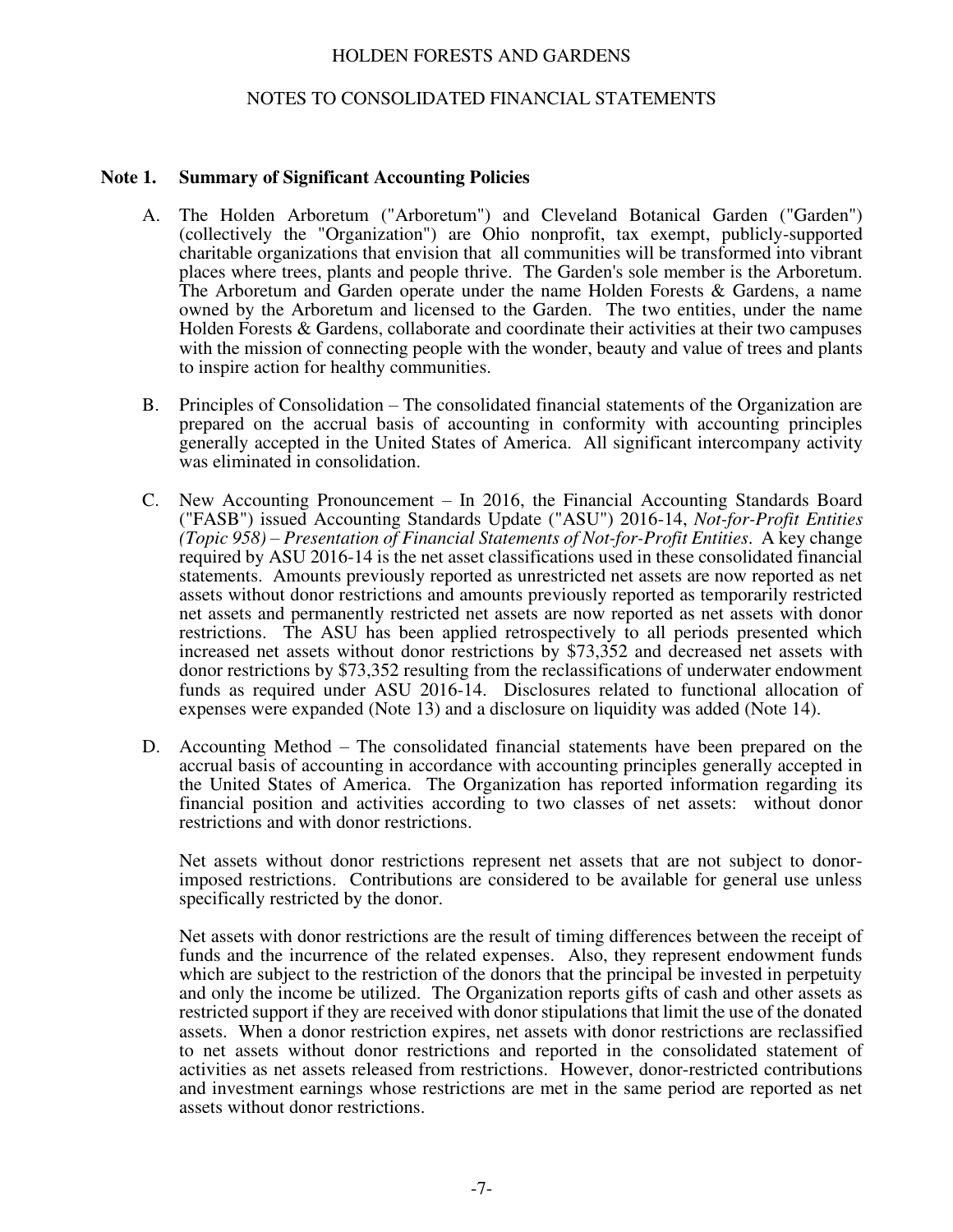### NOTES TO CONSOLIDATED FINANCIAL STATEMENTS (CONTINUED)

### **Note 1. Summary of Significant Accounting Policies (Continued)**

D. Accounting Method (Continued)

 The Organization reports gifts of property, buildings and equipment as net assets without donor restrictions unless explicit donor stipulations specify how the donated assets must be used. Gifts of long-lived assets with explicit restrictions that specify how the assets are to be used and gifts of cash or other assets that must be used to acquire long-lived assets are reported as net assets with donor restrictions. Absent explicit donor stipulations about how the long-lived assets must be maintained, the Organization reports expirations of donor restrictions when the donated or acquired long-lived assets are placed in service.

- E. Use of Estimates The preparation of financial statements in conformity with accounting principles generally accepted in the United States of America requires management to make estimates and assumptions that affect the reported amounts of assets and liabilities and disclosure of contingent assets and liabilities at the date of the financial statements and the reported amounts of revenues and expenses during the reporting period. Actual results could differ from those estimates.
- F. Cash and Equivalents The Organization maintains cash and equivalents at various financial institutions which, at times, may exceed federally insured amounts and may significantly exceed the consolidated statement of financial position amount due to outstanding checks. For purposes of the consolidated statement of cash flows, cash and equivalents include shortterm highly liquid investments with original maturities of three months or less.
- G. Inventory Inventories of books, Treehouse store memorabilia and retail shop merchandise are carried at lower of cost or net realizable value, using the first-in, first-out method.
- H. Contributions and Pledges Receivable The Organization recognizes contributions as revenue in the period in which the pledge (promise to give) is received. The Organization considers all contributions to be unrestricted unless specifically restricted by the donor. Donated items are reflected as contributions at their estimated fair market value at the time of donation.

 Unconditional pledges receivable are recognized as revenues in the period the promise is received. Conditional pledges receivable are recognized when the conditions upon which they depend are substantially met. The pledges are stated at their fair market value at the date of recognition. Pledges that are to be received over a period of years are discounted to fair value assuming their respective payment terms and an appropriate discount rate as of the date the pledge is received. The discount is amortized into contribution revenue over the term of the respective pledge agreement.

 The Organization utilizes the allowance method to record its estimate of uncollectible pledges receivable. The allowance is based upon prior years' experience and management's analysis of specific promises made.

I. Property, Buildings and Equipment – Property, buildings and equipment are recorded at cost or, if contributed, appraised market value at the date of the gift. Purchases will be capitalized if they have an estimated useful life of two years or more and have an acquisition cost in excess of \$2,000. Expenditures for maintenance and repairs are expensed in the period incurred. Improvements are capitalized as additions to the appropriate asset accounts. Depreciation is computed using the straight-line method over the estimated useful economic life of each asset.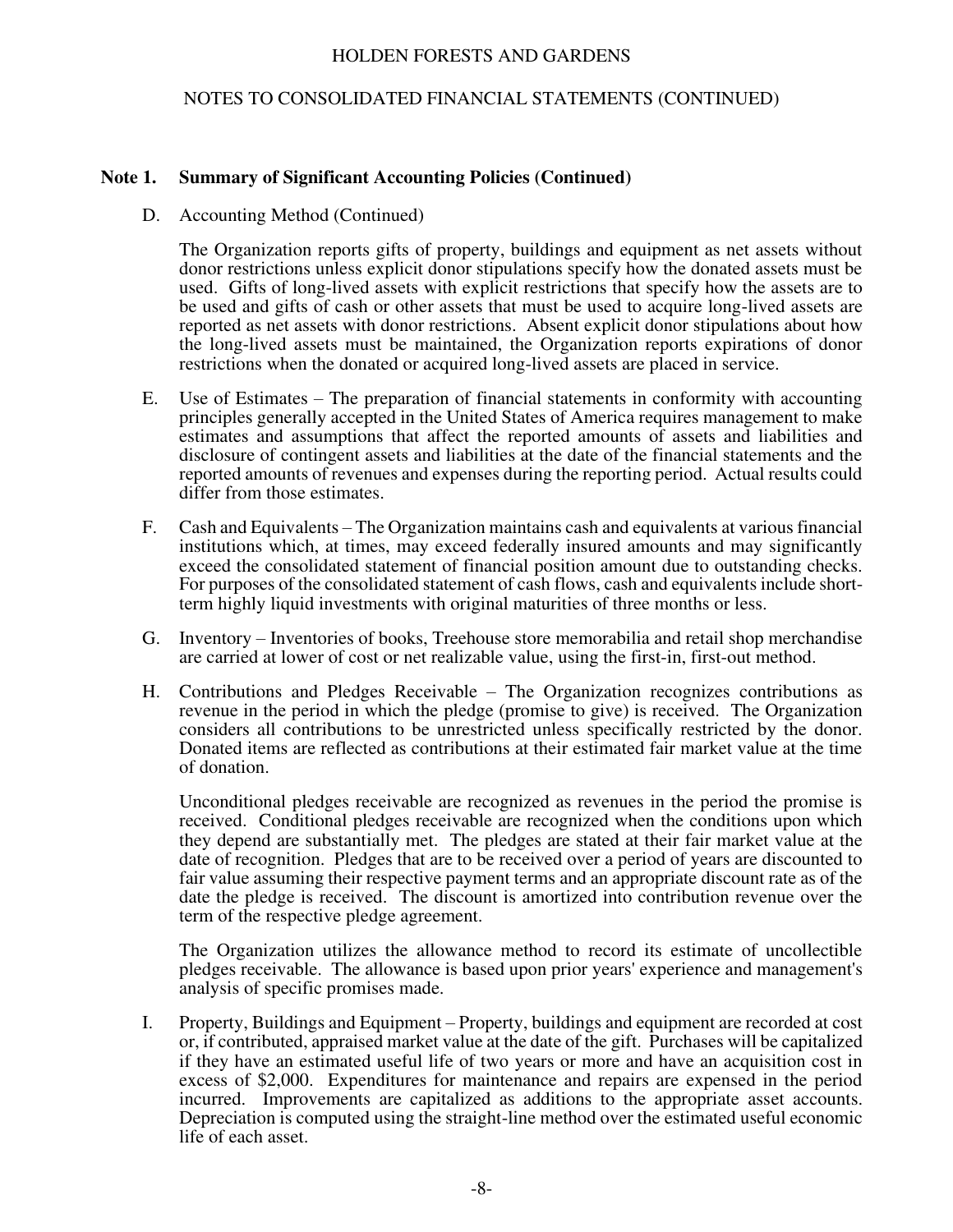### NOTES TO CONSOLIDATED FINANCIAL STATEMENTS (CONTINUED)

### **Note 1. Summary of Significant Accounting Policies (Continued)**

J. Fair Value of Financial Instruments – The Organization has adopted ASU 2015-07 which removes the requirement to include investments in private investment companies in the fair value hierarchy for which fair value is measured using the net asset value ("NAV") per share practical expedient under ASC 820.

 The carrying values of cash and equivalents, receivables, accounts payable and line of credit approximate fair value because of the short-term maturity of these financial instruments.

 The Organization estimates the fair value of financial instruments using available market information and other generally accepted valuation methodologies. Fair value is defined as the price that would be received to sell an asset or would be paid to transfer a liability in an orderly transaction between market participants at the measurement date. The inputs used to measure fair value are classified into three levels:

Level 1 – Quoted market prices in active markets for identical assets and liabilities.

Level 2 – Observable market-based inputs or unobservable inputs that are corroborated by market data.

Level 3 – Unobservable inputs in which little or no market data exists.

 The following table sets forth by level within the fair value hierarchy the Organization's financial assets and liabilities that were accounted for at a fair value on a recurring basis as of September 30, 2019. The financial assets and liabilities are classified in their entirety based on the lowest level of input that is significant to the fair value measurement.

 The Organization's assessment of the significance of a particular input to the fair value measurement requires judgment and may affect the valuation of fair value assets and their placement within the fair value hierarchy levels. The table does not include cash on hand or other assets and liabilities that are measured at historical cost or any basis other than fair value.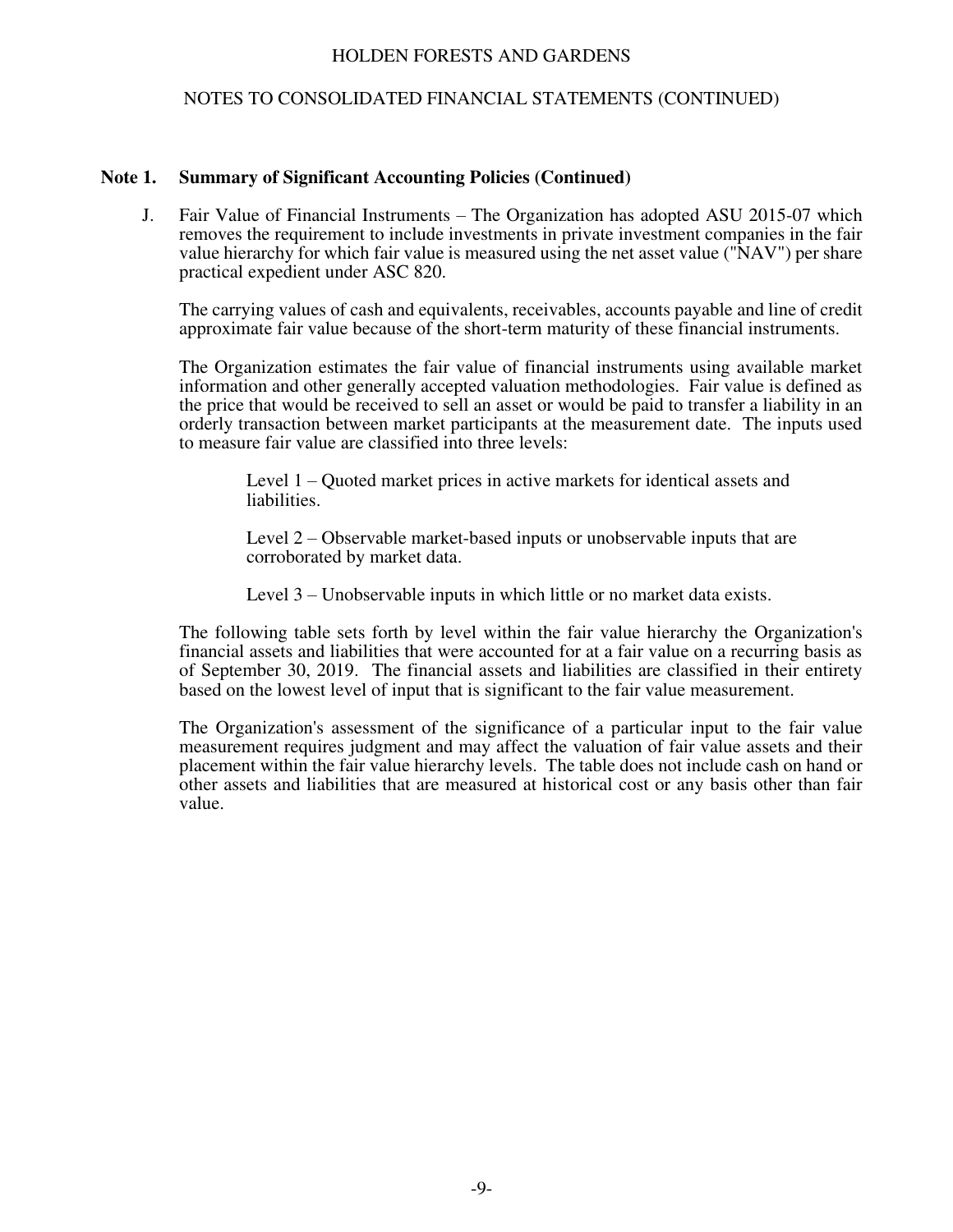### NOTES TO CONSOLIDATED FINANCIAL STATEMENTS (CONTINUED)

### **Note 1. Summary of Significant Accounting Policies (Continued)**

#### J. Fair Value of Financial Instruments (Continued)

|                                     |               | Assets at Market Value as of September 30, 2019 |              |               |  |
|-------------------------------------|---------------|-------------------------------------------------|--------------|---------------|--|
|                                     | Level 1       | Level 2                                         | Level 3      | Total         |  |
| Cash and equivalents                | \$<br>650,602 |                                                 |              | \$<br>650,602 |  |
| Mutual funds                        | 10,595,778    |                                                 |              | 10,595,778    |  |
| Charitable multi-asset equity fund  |               | \$<br>48,147                                    |              | 48,147        |  |
| Large cap equities - mutual funds   | 1,340,874     |                                                 |              | 1,340,874     |  |
| Small cap equities - mutual funds   | 2,286,283     |                                                 |              | 2,286,283     |  |
| Equities - common stock             | 2,581,965     |                                                 |              | 2,581,965     |  |
| International equities - mutual     |               |                                                 |              |               |  |
| funds                               | 3,203,363     |                                                 |              | 3,203,363     |  |
| Asset allocation - mutual funds     | 1,523,962     |                                                 |              | 1,523,962     |  |
| Corporate bonds                     | 3,069,479     |                                                 |              | 3,069,479     |  |
| American Foundation                 |               | 4,037,399                                       |              | 4,037,399     |  |
| Other                               | 55,810        |                                                 |              | 55,810        |  |
| Total investments in the fair value |               |                                                 |              |               |  |
| hierarchy                           | \$25,308,116  | \$4,085,546                                     |              | 29,393,662    |  |
| Investments measured at NAV         |               |                                                 |              | 15,898,060    |  |
| Total investments                   |               |                                                 |              | 45,291,722    |  |
| Funds held in trust (Note 10):      |               |                                                 |              |               |  |
| Holden Arboretum Trust              |               |                                                 | \$90,327,505 | 90,327,505    |  |
| Corning Institute                   |               |                                                 | 4,201,182    | 4,201,182     |  |
|                                     |               |                                                 | \$94,528,687 | 94,528,687    |  |
| Total investments                   |               |                                                 |              | \$139,820,409 |  |

 Mutual funds – Mutual funds consist of investments in mutual funds in a variety of industries, and market segments that are valued on quoted prices in active markets and are classified as Level 1.

 Charitable multi-asset equity fund – The charitable multi-asset equity fund is held in a pooled investment account, which invests primarily in publicly traded equity securities and is valued at the market value of the underlying assets. The Organization considers these investments to be Level 2.

 Equities – Equities consist of investments in common stock of domestic and international corporations in a variety of industries that are valued based on quoted prices in active markets and are classified as Level 1. Partnerships whose underlying investments are equities are valued at market value of the underlying assets and are deemed to be Level 2.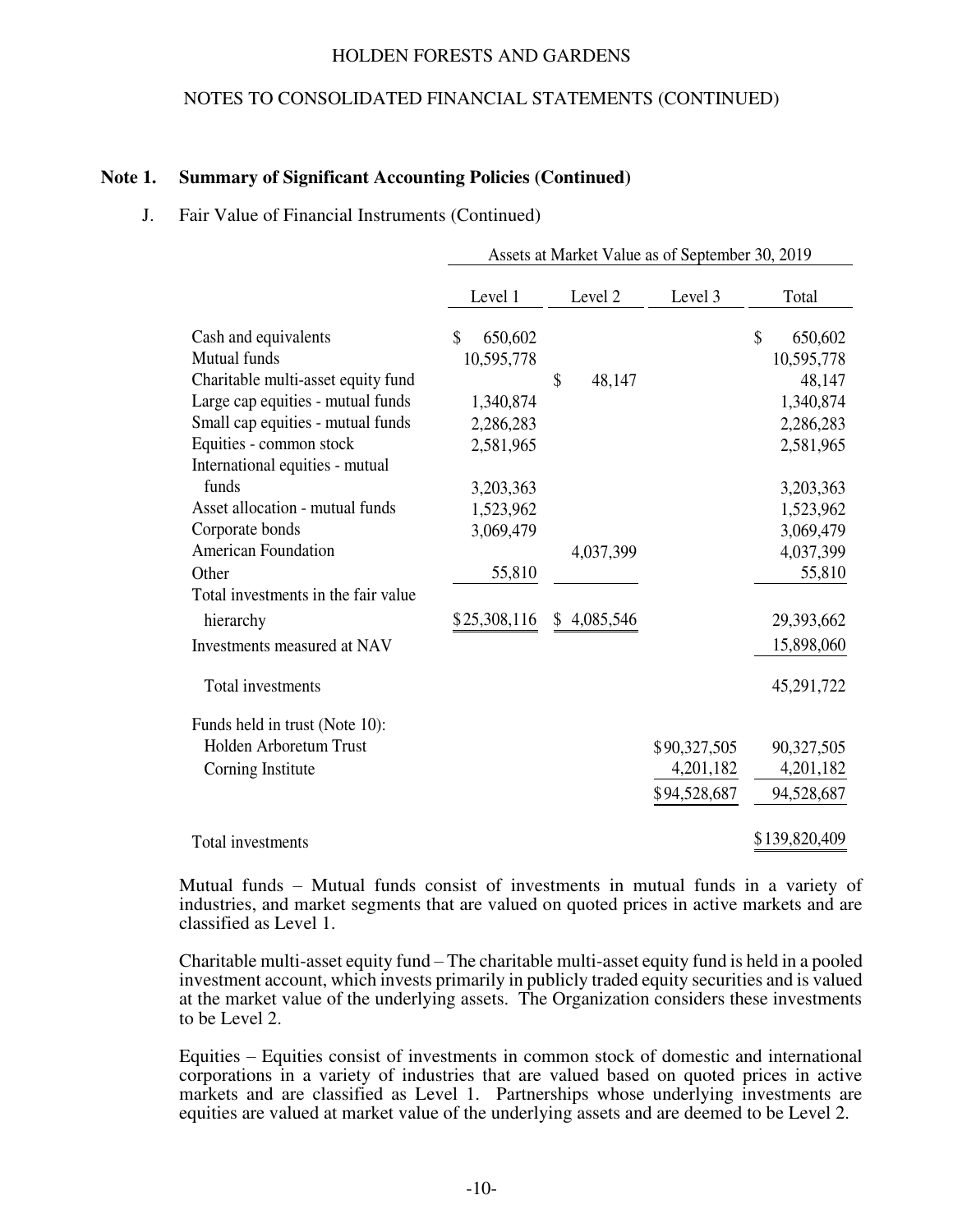#### NOTES TO CONSOLIDATED FINANCIAL STATEMENTS (CONTINUED)

#### **Note 1. Summary of Significant Accounting Policies (Continued)**

#### J. Fair Value of Financial Instruments (Continued)

 Fixed income – Fixed income securities consist of corporate bonds. Quoted prices in active markets are used to value fixed income investments and, therefore, are classified as Level 1.

 American Foundation – The investments in the American Foundation are held in a pooled investment account, which invests primarily in equities and fixed income securities and are valued at market value of the underlying assets. The Organization considers these investments to be Level 2.

 Funds held in trust – Funds held in trust by others consist of funds as described in Note 9. The Organization's share of interests in these trusts is recorded at fair market value. The fair value of these funds is based on inputs that are derived principally from observable market data which is used to estimate the future cash flows of the trust. Because there is not an active market for a fund held in trust, these are considered Level 3 valuations.

 The table below sets forth a summary of changes in the fair value of the Organization's Level 3 assets for the year ended September 30, 2019:

|                                               | The Holden<br>Arboretum<br>Trust | Corning<br>Institute | Total        |
|-----------------------------------------------|----------------------------------|----------------------|--------------|
|                                               |                                  |                      |              |
| Balance at September 30, 2018                 | \$94,285,667                     | \$4,267,332          | \$98,552,999 |
| Endowment distributions to operations         | (4,709,400)                      | (212,953)            | (4,922,353)  |
| Net realized and unrealized gains relating to |                                  |                      |              |
| instruments still held at the reporting date  | 751,238                          | 146,803              | 898,041      |
|                                               |                                  |                      |              |
| Balance at September 30, 2019                 | \$90,327,505                     | 4,201,182            | \$94,528,687 |

 The Organization is required to disclose the nature and risk of the investments recorded at NAV. The following table and paragraphs summarize the nature and risk of these investments at September 30, 2019:

|                             | Fair Value at |                                           |                 | Redemption |
|-----------------------------|---------------|-------------------------------------------|-----------------|------------|
|                             | June 30,      | Unfunded                                  | Redemption      | Period     |
|                             | 2019          | Commitments                               | Frequency       | Notice     |
| Investment in partnerships: |               |                                           |                 |            |
| Large cap equities          | 5,339,290     | <sup>\$</sup><br>$\overline{\phantom{a}}$ | Monthly         | 15 days    |
| Mid cap equities            | 4,474,435     | $\qquad \qquad \blacksquare$              | Monthly         | 15 days    |
| Small cap equities          | 2,029,888     | $\overline{\phantom{0}}$                  | Monthly         | 15 days    |
| Micro cap equities          | 2,103,142     | $\overline{\phantom{0}}$                  | Monthly         | 15 days    |
| International equities      | 1,736,827     | $\overline{\phantom{a}}$                  | Monthly         | 15 days    |
| Private equity              | 214,478       |                                           | <b>Illiquid</b> | N/A        |
|                             | \$15,898,060  | \$                                        |                 |            |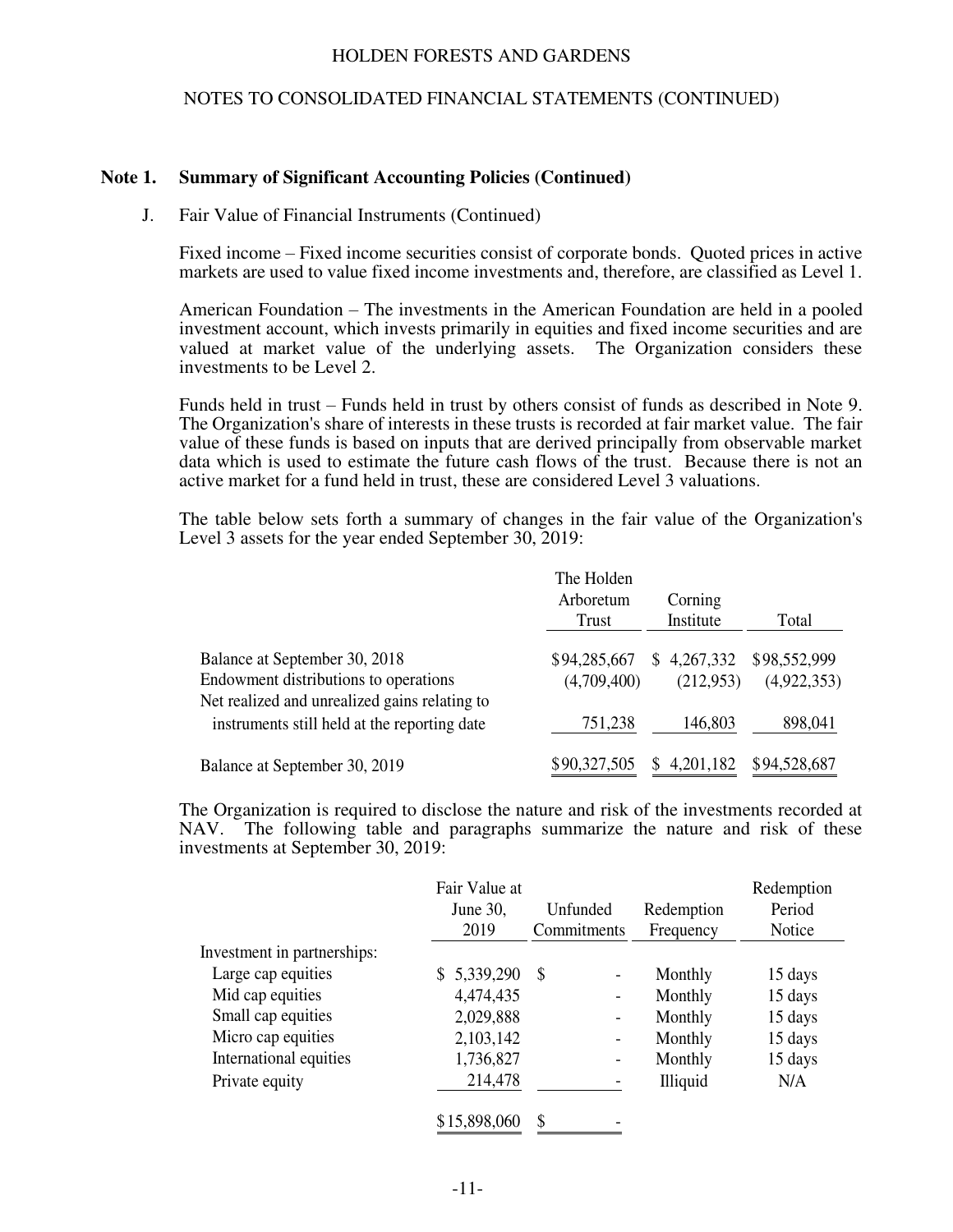### NOTES TO CONSOLIDATED FINANCIAL STATEMENTS (CONTINUED)

### **Note 1. Summary of Significant Accounting Policies (Continued)**

J. Fair Value of Financial Instruments (Continued)

 Partnership equity investments – This class includes interests in partnerships that invest in various sectors (large cap, mid cap, small cap, micro cap and international) of the equity markets. The partnerships make direct investment in securities through managed relationships with third party investment managers. In addition, the partnerships may also invest in mutual funds, investment trusts and other independently managed pooled investment vehicles that are deemed appropriate. The fair value of the investments in this class have been estimated based on the net asset value of the Organization's proportionate partnership interest in capital. The partnerships may withhold up to 5% of members' redemptions until the partnership's net asset value per unit is finalized. Any withheld amount must be paid out to the redeeming member within 180 days of the redemption date.

 Partnership private equity investment – This class includes interest in a partnership that invests in a portfolio of private investment funds and other investment vehicles that are formed and managed by third party managers for the purpose of investing in private equity and venture capital funds. Investments in the underlying funds are valued, as a practical expedient, utilizing the net asset valuations provided by management of each fund, without adjustment. The underlying funds determine their net asset valuation in a manner consistent with accounting principles generally accepted in the United States of America for investment companies. Redemption policies do not allow the Organization to withdraw any portion of its partnership interest without the consent of the partnership manager, which is not expected to be granted. Currently, and through the terminations of the underlying funds, the Organization expects to receive periodic distributions from the liquidation of the partnership's underlying assets, based solely on the partnership manager's discretion.

- K. Permanent Collections The Arboretum's accessioned collections of woody plants and herbaceous plants of conservation significance, herbarium specimens, wood samples, tree artifacts, library and rare books and works of art that support the Arboretum's mission are protected and preserved for public exhibition, education, research and the furtherance of the public good. Accordingly, such collections are not recorded for financial statement purposes. Additions and deaccessions to the permanent collections are made by the Board of Directors per the guidelines established in the Arboretum's Collection Management policy which has been developed in accordance with the American Alliance of Museums Code of Ethics. Objects in the Arboretum's permanent collections are neither disposed of for financial gain nor encumbered in any manner.
- L. Income Taxes The Organization has been ruled exempt from federal income tax pursuant to Internal Revenue Code Section  $501(c)(3)$  and has been classified as a public charity under Section 509(a)(1).

 As of September 30, 2019, the Organization's federal income taxes for years from September 30, 2015 and thereafter remain subject to examination by the Internal Revenue Service.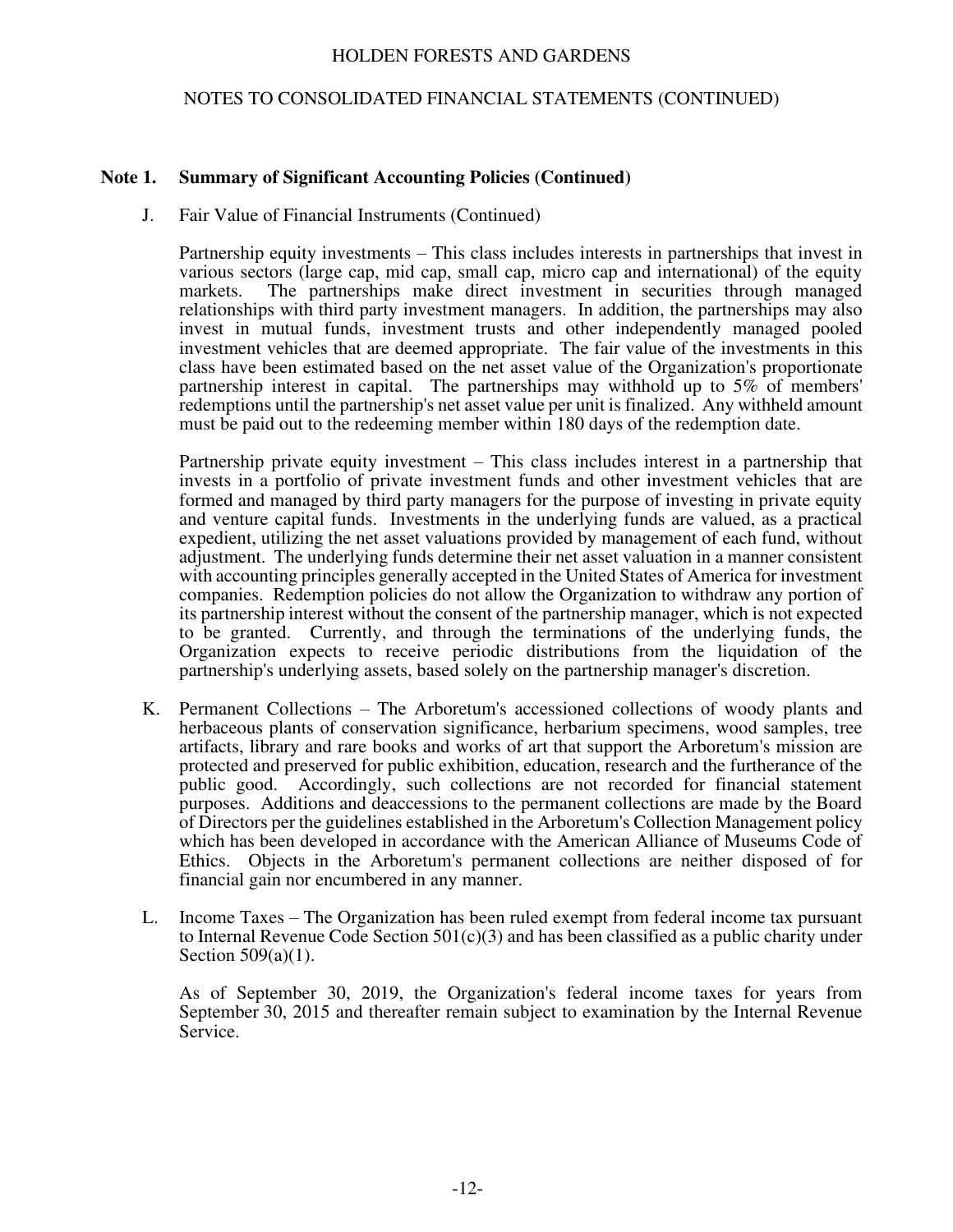#### NOTES TO CONSOLIDATED FINANCIAL STATEMENTS (CONTINUED)

#### **Note 1. Summary of Significant Accounting Policies (Continued)**

M. Contingencies – The Garden is involved in three cases pending in the Common Pleas Court of Cuyahoga County and Eighth District Court of Appeals involving the use of the property (the "Garden premises") the Garden leases from the City of Cleveland (the "City") and subleases from University Circle, Incorporated ("UCI"). The first case is a declaratory judgment action brought by the Garden against (a) various descendants (the "descendant defendants") of Jeptha Wade, who transferred Wade Park (an area that includes the land leased by the Garden) subject to certain restrictions (the "restrictions"), (b) various trusts created by the descendants of Jeptha Wade (the "trusts"), (c) the City and UCI, (d) the State of Ohio and (e) various land owners adjacent to the Garden, seeking a determination that the Garden has not violated the restrictions by, for example, charging admission to portions of the Garden premises and erecting fences around portions of the Garden premises, and that the fence restriction is only enforceable by the adjacent landowners. Some of the descendants and trusts have counterclaimed or filed a third-party complaint against the Garden generally seeking declarations of the restrictions to the contrary. In April 2019, the court granted summary judgment in favor of the Garden and against the descendant defendants. The descendant defendants appealed to the Eighth District Court of Appeals and the case is ongoing. After the declaratory judgment was filed, one of the descendants commenced a proceeding in the Common Pleas Court of Cuyahoga County claiming to do so as a taxpayer action on behalf of the City against the Garden, the City and UCI. The complaint alleges, among other things, that the Garden's charging of admission violates the leases between the City and the Garden and UCI and the Garden and the restrictions. This action was stayed pending the outcome of the declaratory judgment action. After the court there granted summary judgment in favor of the Garden, the stay was lifted and this case remains ongoing. The Garden, City and UCI have jointly moved to dismiss the taxpayer action, including the claims originally raised in the second, separate taxpayer action, addressed below. More recently, the same descendant that commenced the first taxpayer action commenced a second, separate taxpayer action on behalf of the City against the Garden, the City, UCI and the State of Ohio. The complaint alleges various taxpayer action claims and seeks disgorgement of admission and parking garage fees received by the Garden since 2003. The claims in this second taxpayer action were subsequently made part of the original taxpayer action by way of an amended complaint therein, and remain ongoing. Once the claims in the second taxpayer action were joined in the first taxpayer action, the second, separate taxpayer action was dismissed. The Garden cannot reasonably estimate a liability relating to these cases as of September 30, 2019.

 The Organization is periodically involved in litigation and is subject to certain claims that arise in the normal course of operations. In the opinion of management, the ultimate disposition of the litigation and claims will not have a material adverse effect on the Organization's operations or financial position.

N. Conditional Asset Retirement Obligations – Management has considered accounting principles, specifically as they relate to its legal obligations to perform asset retirement activities on its existing properties, which primarily are for the future remediation and removal of asbestos from Organization-owned property. Management believes that there is an indeterminate settlement date for the asset retirement obligations because the range of time over which the Organization may settle obligations is unknown and cannot be estimated. As a result, management cannot reasonably estimate the liability related to these asset retirement activities as of September 30, 2019.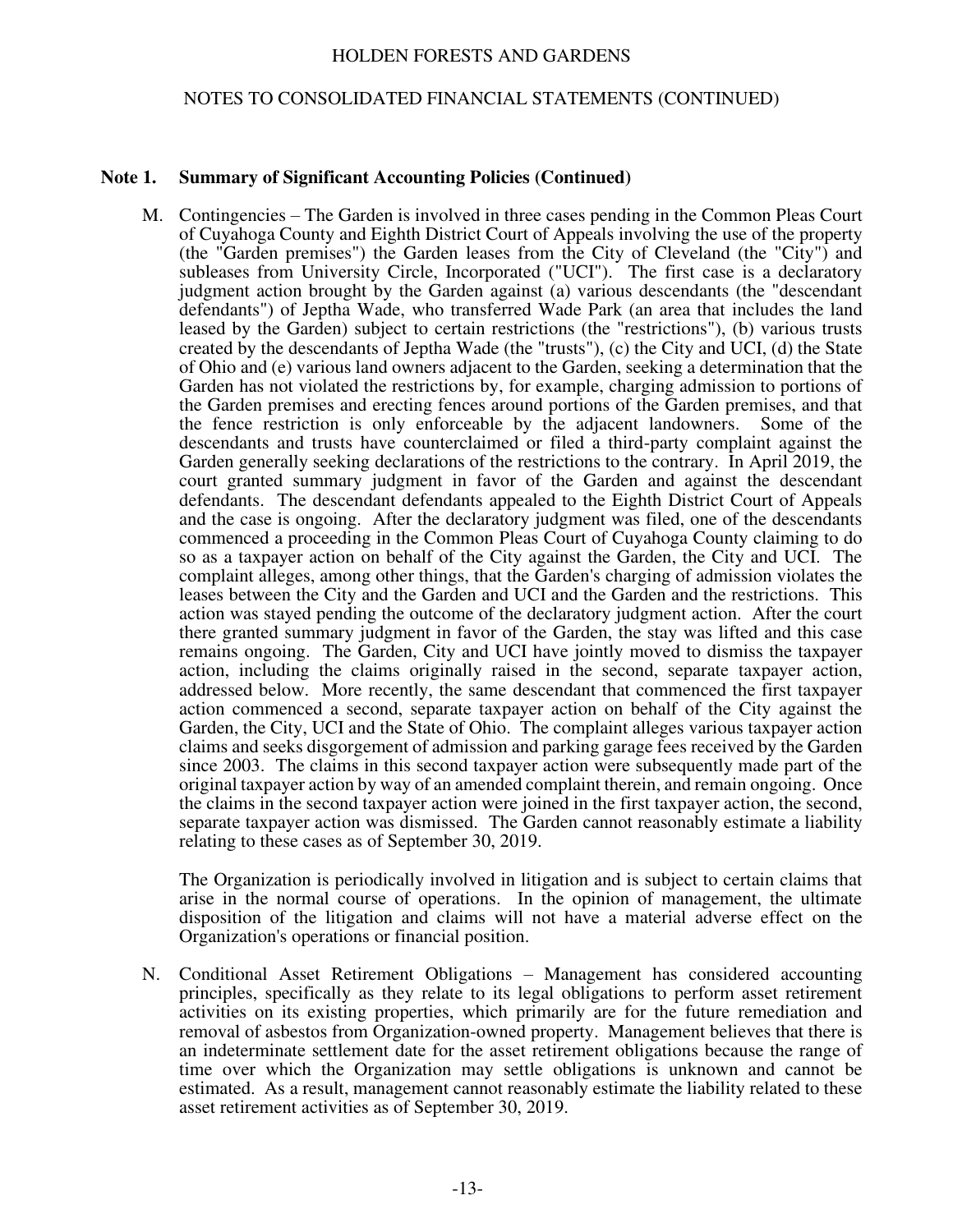### NOTES TO CONSOLIDATED FINANCIAL STATEMENTS (CONTINUED)

#### **Note 1. Summary of Significant Accounting Policies (Continued)**

- O. Reclassifications and Restatements Certain prior year balances have been reclassified and restated to conform with current year presentation. Restatements related to underwater endowments and accumulated earnings on restricted endowments are now being classified as net assets with donor restrictions.
- P. Subsequent Events The Organization has evaluated all events subsequent to the consolidated statement of financial position of September 30, 2019, through January 8, 2020, which is the date these consolidated financial statements were available to be issued. There were no subsequent events that require disclosure.

#### **Note 2. Integration**

The Arboretum and Garden entered into an affiliation agreement on September 8, 2014 whereby the Arboretum would become the sole member of the Garden. The Arboretum and Garden amended their corporate documents to accommodate the terms of this affiliation agreement. As discussed in Note 3, the Arboretum purchased the debt outstanding under the Garden's credit agreement and executed a Fourth Amendment to the Credit Agreement providing the Garden with continued forbearance of the obligation to immediately repay amounts owed under the agreement and other modifications as discussed in Note 3. At September 30, 2019, the Arboretum had \$2,975,000 in advances receivable from the Garden. Furthermore, the Garden and the Arboretum entered into a management services agreement. These intercompany transactions have been eliminated in the consolidated financial statements.

#### **Note 3. Notes Receivable**

On December 15, 2010, the Garden entered into a credit agreement with three financial institutions. Under this agreement, the Garden borrowed \$11.5 million by entering into multiple term loans. Proceeds from these loans were utilized to repay the remaining balance of tax-exempt bonds.

The credit agreement was amended to extend the expiration date to March 21, 2014. At March 21, 2014, the credit agreement expired and all amounts outstanding became due and payable. On September 8, 2014, the Arboretum purchased the credit agreement from the three financial institutions and executed a Fourth Amendment to the Credit Agreement with the Garden. This amendment included changes to certain terms of the credit agreement, including the conversion of outstanding and unpaid interest into outstanding principal (total of \$11,351,508); re-defining the maturity date to be 10 business days following the Arboretum's demand for payment; indicating that no further interest will accrue under the credit agreement unless a payment default were to occur at maturity; indicating that no payments are required to amortize the outstanding principal prior to maturity; and provisions made for the Arboretum to make additional advances to the Garden under the credit agreement for uses approved by the Arboretum.

The purchase price by the Arboretum per the loan sale agreement was \$3,575,000. Based upon the Fourth Amendment to the Credit Agreement, the outstanding principal is classified as long-term. As of September 30, 2019, additional advances of \$2,975,000 were made from the Arboretum to the Garden as well as a \$648,000 endowment transfer. Due to the related party nature of this transaction, the note receivable and transfers by the Arboretum is eliminated for the consolidated financial statements.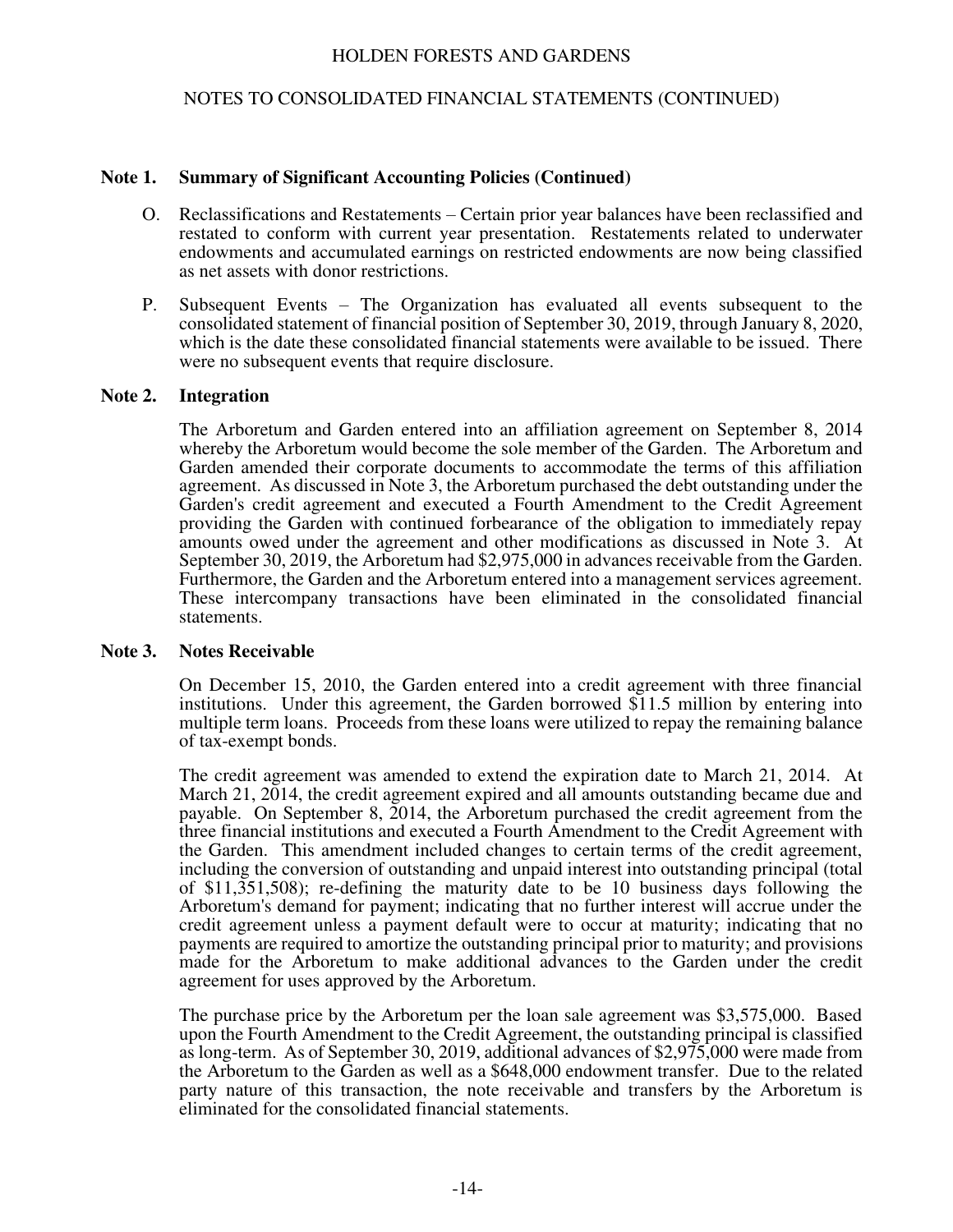### NOTES TO CONSOLIDATED FINANCIAL STATEMENTS (CONTINUED)

### **Note 4. Pledges Receivable, Net**

Pledges were discounted to their present value assuming their respective terms and a discount rate of 5%. Pledges receivable are to be collected as follows:

| Payable within one year       | 310,785  |
|-------------------------------|----------|
| Payable one to five years     | 40,000   |
| Total pledges receivable      | 350,785  |
| Less allowance and discount   | (17,312) |
| Balance at September 30, 2019 | 333,473  |

#### **Note 5. Investments**

The Organization records investments in the consolidated financial statements at fair value. Investments received by gift are recorded at market value at the date of donation. The Organization's alternative investments limited partnerships and hedge funds are valued at market value from reports provided by the investment managers. Because of the inherent uncertainty of the value terms, the fair values may differ significantly from values that would have been used had a ready market for these investments existed.

Under the Organization's policy governing transfer of funds for operations for the year ended September 30, 2019, up to 5% of the average of the preceding sixteen quarters' market closing values with a one quarter lag from the fiscal year end is available for current operations. During the year ended September 30, 2019, \$1,436,756, approximately 4.5% of the prior sixteen quarters' market closing values, was distributed for current operations under this policy.

An analysis of investment activity is as follows for the year ended September 30, 2019:

| Interest and dividends, net                    | 630,880       |
|------------------------------------------------|---------------|
| Realized gain on investment                    | 640,621       |
| Unrealized depreciation on investments         | (802, 311)    |
|                                                | 469,190       |
| Less: endowment income utilized for operations | 1,436,756     |
| operating investment income                    | 237,014       |
|                                                | 1,673,770     |
| Non-operating depreciation of investments      | \$(1,204,580) |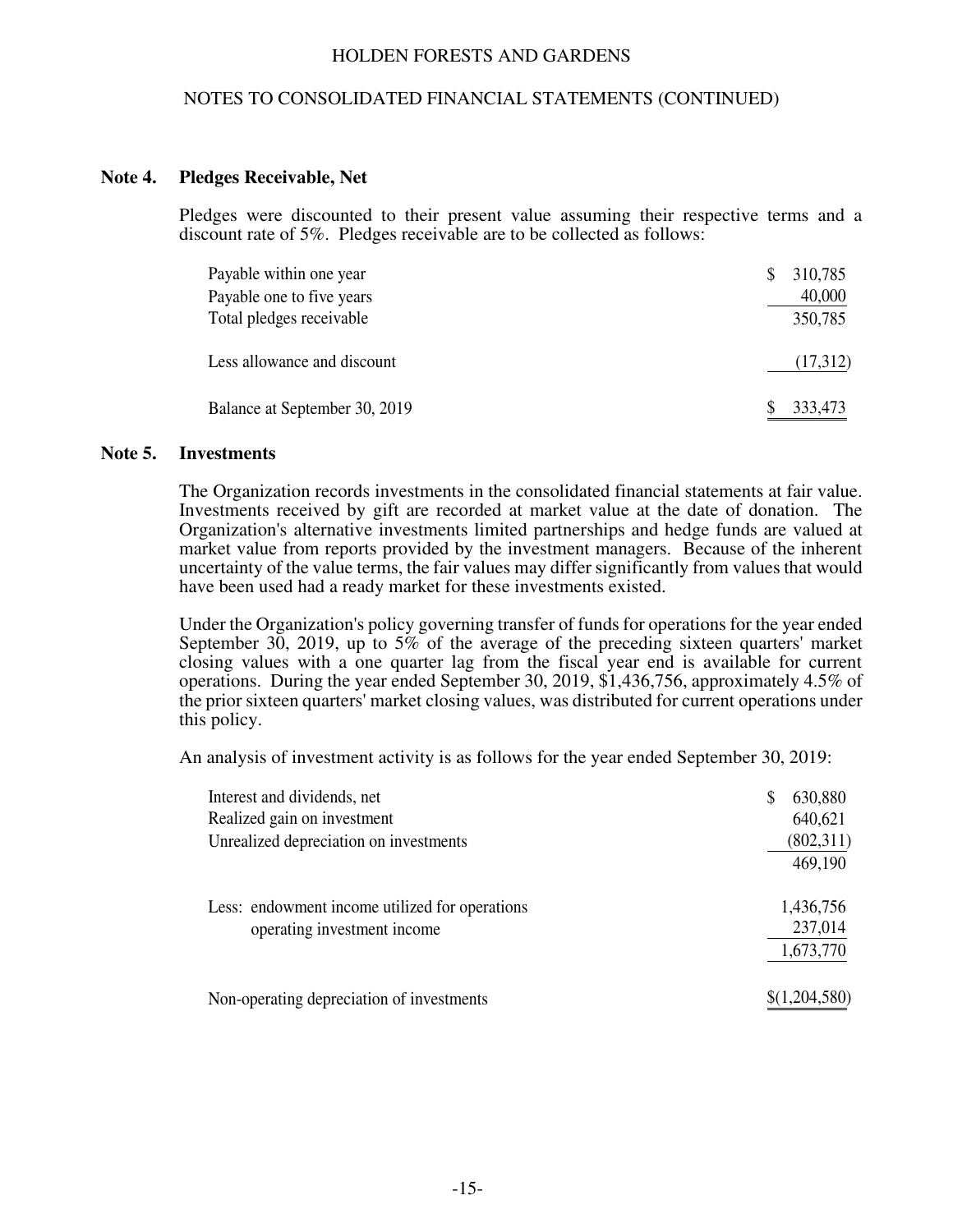### NOTES TO CONSOLIDATED FINANCIAL STATEMENTS (CONTINUED)

#### **Note 6. Property, Buildings and Equipment**

Property, buildings and equipment, at September 30, 2019, net of elimination are as follows:

|                                             | The Holden<br>Arboretum | Cleveland<br><b>Botanical</b><br>Garden | Total        |
|---------------------------------------------|-------------------------|-----------------------------------------|--------------|
| Land and land improvements                  | \$23,740,105            | \$3,236,750                             | \$26,976,855 |
| Buildings and structures                    | 11,154,841              | 40,823,730                              | 51,978,571   |
| Field operating and office equipment        | 4,569,343               | 2,222,289                               | 6,791,632    |
| Furnishings/other                           | 334,187                 |                                         | 334,187      |
| Construction in process                     | 13,563                  | 225,948                                 | 239,511      |
|                                             | 39,812,039              | 46,508,717                              | 86,320,756   |
| Less accumulated depreciation               | 15,073,408              | 29,302,441                              | 44,375,849   |
| Total property, building and equipment, net | \$24,738,631            | \$17,206,276                            | \$41,944,907 |

The Arboretum has received contributions of development rights - via conservation easements - associated with approximately 1,616 acres of land. No value has been placed on these contributions and the easements are not reflected in the consolidated statement of financial position. However, the Arboretum is required to maintain the integrity of the easements and may incur legal and other costs to enforce the easements.

#### **Note 7. Line of Credit**

The Organization has entered into a demand line of credit arrangement with BNY Mellon National Association that carries a maximum possible balance of \$1,700,000. The line of credit has a variable interest rate that is the LIBOR rate plus 1.75% (3.99% at September 30, 2019). There was no outstanding balance under this agreement and no interest expense incurred for the year ended September 30, 2019. The Arboretum Endowment Fund is the collateral for the line of credit.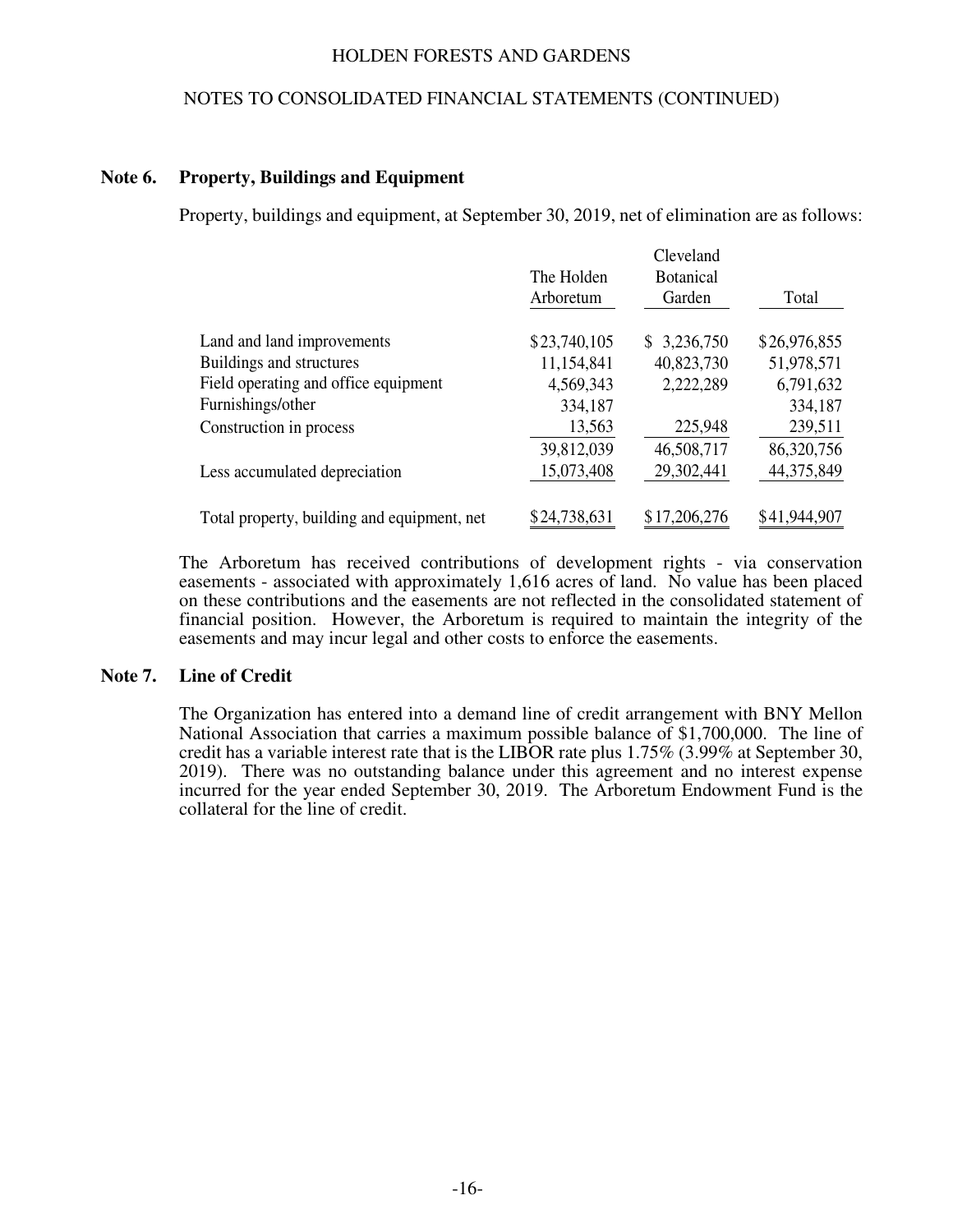# NOTES TO CONSOLIDATED FINANCIAL STATEMENTS (CONTINUED)

# **Note 8. Net Assets**

Net assets with donor restrictions consisted of the following:

| Subject to expenditure for specified purpose:             |                   |
|-----------------------------------------------------------|-------------------|
| Horticulture                                              | \$<br>125,612     |
| Education                                                 | 403,120           |
| Capital projects                                          | 98,282            |
| Vibrant green communities                                 | 75,855            |
| School gardens                                            | 39,749            |
| Green Corps                                               | 103,039           |
| Other                                                     | 2,481             |
| Promises to give, the proceeds from which have been       |                   |
| restricted by donors for:                                 |                   |
| Research                                                  | 57,635            |
| Capital projects                                          | 3,000             |
| Integration                                               | 57,530            |
| Endowment                                                 | 9,500             |
|                                                           |                   |
|                                                           | 975,803           |
| Subject to the passage of time:                           |                   |
| Split-interest agreements<br>Charitable remainder trusts  | 153,531           |
|                                                           | 229,322           |
| Annuity trust agreements                                  | (23,993)          |
| Promises to give not restricted by donors, but which are  |                   |
| unavailable for expenditure until received                | 205,808           |
|                                                           | 564,668           |
| Endowments:                                               |                   |
| Subject to Arboretum's spending policy and appropriation: |                   |
| Original donor-restricted amount and amounts required     |                   |
| to be maintained in perpetuity by donor:                  |                   |
| Horticulture<br>Research                                  | 644,825           |
| Education                                                 | 782,795           |
| Canopy Walk and Emergent Tower                            | 3,334,112         |
| Glasshouse                                                | 500,000           |
| Internships                                               | 94,020<br>250,000 |
| Hershey Children's Garden                                 | 730,100           |
| Terrace                                                   | 1,000,000         |
| Retail store                                              | 250,000           |
| Library                                                   | 21,486            |
| Butterflies and birds                                     | 301,688           |
| Green Corps                                               | 3,657,861         |
| General operations                                        | 2,280,534         |
| Accumulated endowment gains                               | 10,143,148        |
| Total endowments                                          | 23,990,569        |
|                                                           |                   |
| Not subject to spending policy or appropriation:          |                   |
| Beneficial interest in funds held in Trust                | 94,528,687        |
| Total net assets with donor restrictions                  | \$120,059,727     |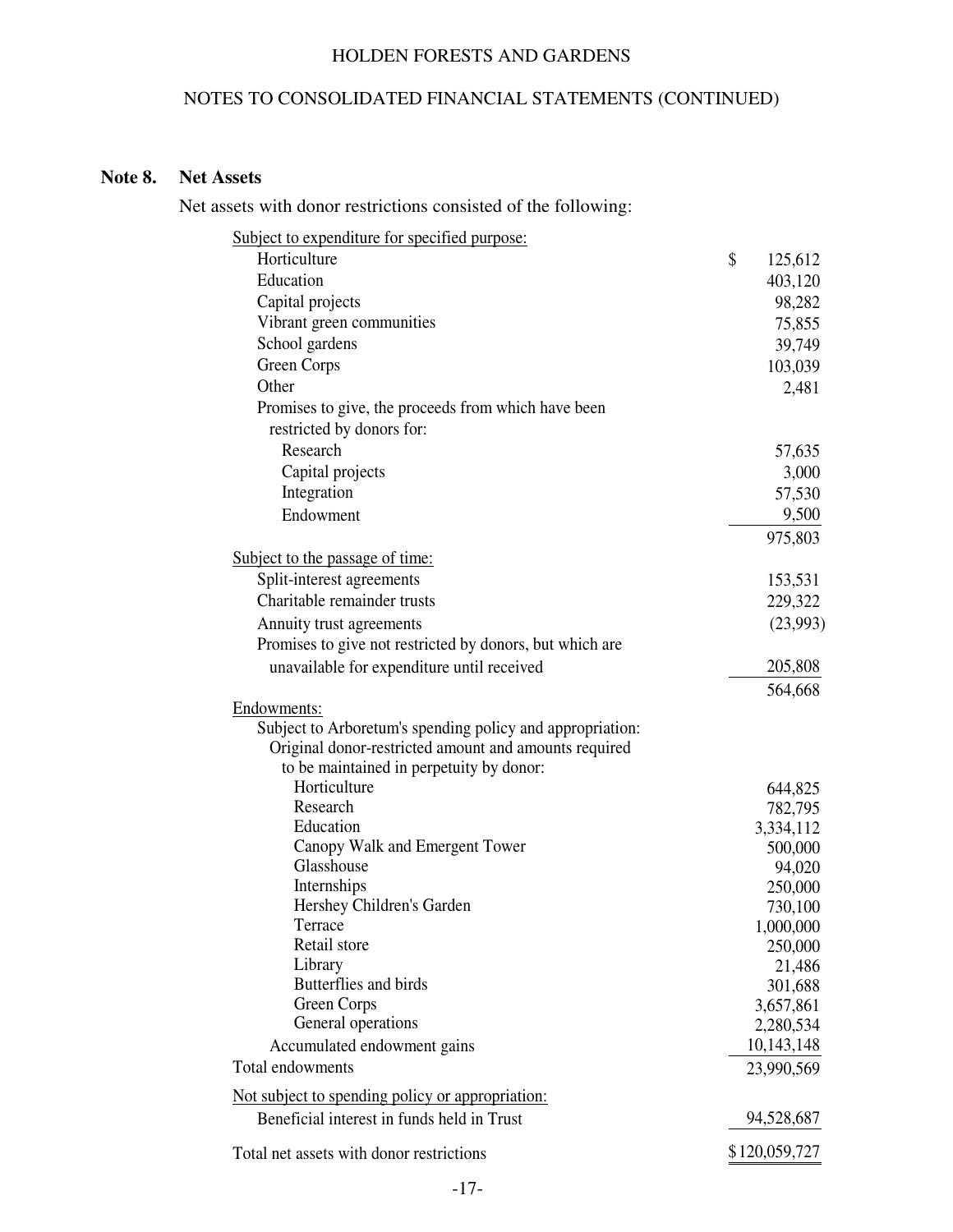#### NOTES TO CONSOLIDATED FINANCIAL STATEMENTS (CONTINUED)

#### **Note 9. Funds Held in Trust by Others**

Funds held in trust by others consist of irrevocable trusts established for the benefit of the Arboretum. These funds are reflected in the consolidated financial statements as net assets with donor restrictions. Under the Arboretum's policy governing transfer of funds for operations, which is consistent with Ohio's Institutional Trust Funds Act of 1999, 5% of the prior year's average month end market value is distributed from The Holden Arboretum Trust ("Trust") for current operations. For the Corning Institute for Education and Research ("Institute"), an annual funding request of 5% of the prior year's average month end market value is submitted by the Arboretum to the Institute's Board of Directors.

The Institute was established in October 1986 to provide financial support for teaching and research in botany, horticulture and ecology. The Institute will terminate on its fiftieth  $(50<sup>th</sup>)$ anniversary, October 2036, at which time the Institute's funds will be distributed to the Arboretum, to be administered as a separate fund and used for the same purposes as when it was established.

The Trust has committed to make future additional investments totaling \$4,260,360. Any unfunded commitments related to these investments are to be satisfied through the redistribution of investment assets by the Trust.

#### **Note 10. UPMIFA and Endowment Funds**

The Board of Directors of the Organization has approved an investment policy detailing the long-term goals, asset allocation, guidelines for security selection, measurable objectives and on-going communication. Objectives of the Organization are, first and foremost, to preserve the safety of the principal and second, to maximize investment return. Endowment funds are subject to the investment policy approved by the Board of Directors.

The Organization's endowment consists of donor-restricted funds and funds functioning as endowment. The endowment funds are recorded at historic dollar value. Income and realized/unrealized gains/losses for donor-restricted funds are recorded as net assets with donor restrictions until appropriated for expenditure in accordance with the spending policy approved by the Board of Directors. Activity related to funds functioning as endowment are recorded as net assets without donor restrictions.

Income from endowment is appropriated based on an approval process through the Board of Directors. Specific committees recommend amounts to be disbursed from the accumulated earnings of the endowment funds, which are then approved for appropriation by the Board of Directors.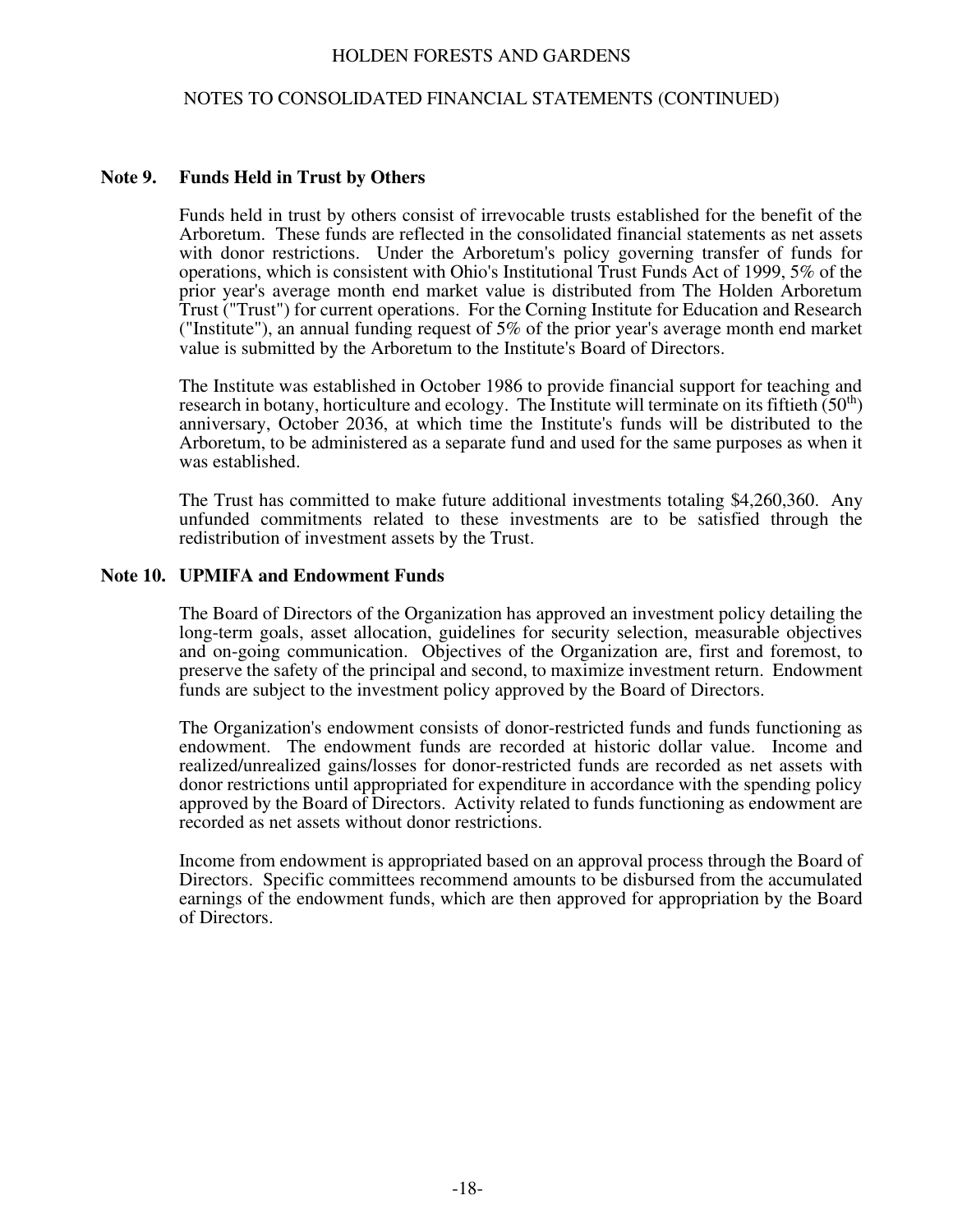### NOTES TO CONSOLIDATED FINANCIAL STATEMENTS (CONTINUED)

### **Note 10. UPMIFA and Endowment Funds (Continued)**

Endowment net assets composition by type of fund consisted of the following:

|                              | <b>With Donor Restrictions</b> |              |              |                   |              |
|------------------------------|--------------------------------|--------------|--------------|-------------------|--------------|
|                              | Without                        | Original     | Accumulated  | <b>Total With</b> |              |
|                              | Donor                          | Gift         | Gains        | Donor             | Total        |
|                              | Restrictions                   | Amount       | (Losses)     | Restrictions      | Funds        |
| Endowment investments,       |                                |              |              |                   |              |
| beginning of the year        | \$21,326,148                   | \$13,841,761 | \$10,724,650 | \$24,566,411      | \$45,892,559 |
| Investment return:           |                                |              |              |                   |              |
| Investment income            | 286,176                        |              | 452.994      | 452.994           | 739,170      |
| Realized and unrealized      |                                |              |              |                   |              |
| gains (losses)               | 521,932                        |              | (791, 912)   | (791, 912)        | (269,980)    |
| Total investment return      | 808,108                        |              | (338,918)    | (338,918)         | 469,190      |
| Contributions and transfers  | (570, 615)                     | 5,660        | 782,422      | 788,082           | 217,467      |
| Appropriations of net assets | (854,093)                      |              | (819, 677)   | (819, 677)        | (1,673,770)  |
| Endowment investments,       |                                |              |              |                   |              |
| end of the year              | \$20,709,548                   | \$13,847,421 | \$10,348,477 | \$24,195,898      | \$44,905,446 |

From time to time, the fair value of assets associated with individual donor-restricted endowment funds may fall below the level of that the donor requires the Organization to retain as a fund of perpetual duration. In accordance with accounting principles generally accepted in the United States of America, deficiencies of this nature are reported as a reduction of net assets with donor restrictions. The Organization has interpreted UPMIFA to permit spending from underwater endowments in accordance with prudent measures required under law, however the Organization's policy is that appropriations will not be made from underwater endowment funds. No such deficiencies were noted as of September 30, 2019.

#### **Note 11. Split-Interest Agreements**

The Organization is obligated under various charitable remainder trusts, whereby donors have contributed cash to the Organization with the agreement that the donors shall be the sole recipients of aggregate annuity payments of \$69,069 per annum. Such payments are payable in equal quarterly installments of approximately \$17,268 and shall terminate on the last payment date preceding the death of the donor. The trusts are recorded at present value of the future payments to be made to the beneficiaries. Discount rates used to value the annuity obligations have various rates.

#### **Note 12. Defined Contribution Plan**

The Arboretum has a defined contribution retirement plan under section 403(b) of the Internal Revenue Code, which covers all eligible employees over the age of 18. Under this plan, employees may defer their wages in amounts up to federally imposed limits. After employees have completed one year of service, employee deferrals are matched by the Arboretum up to the first 3% of the employee's compensation. An additional 3% of the employee's compensation from the Arboretum is contributed. The Arboretum has made contributions to the plan of \$184,889 for 2019.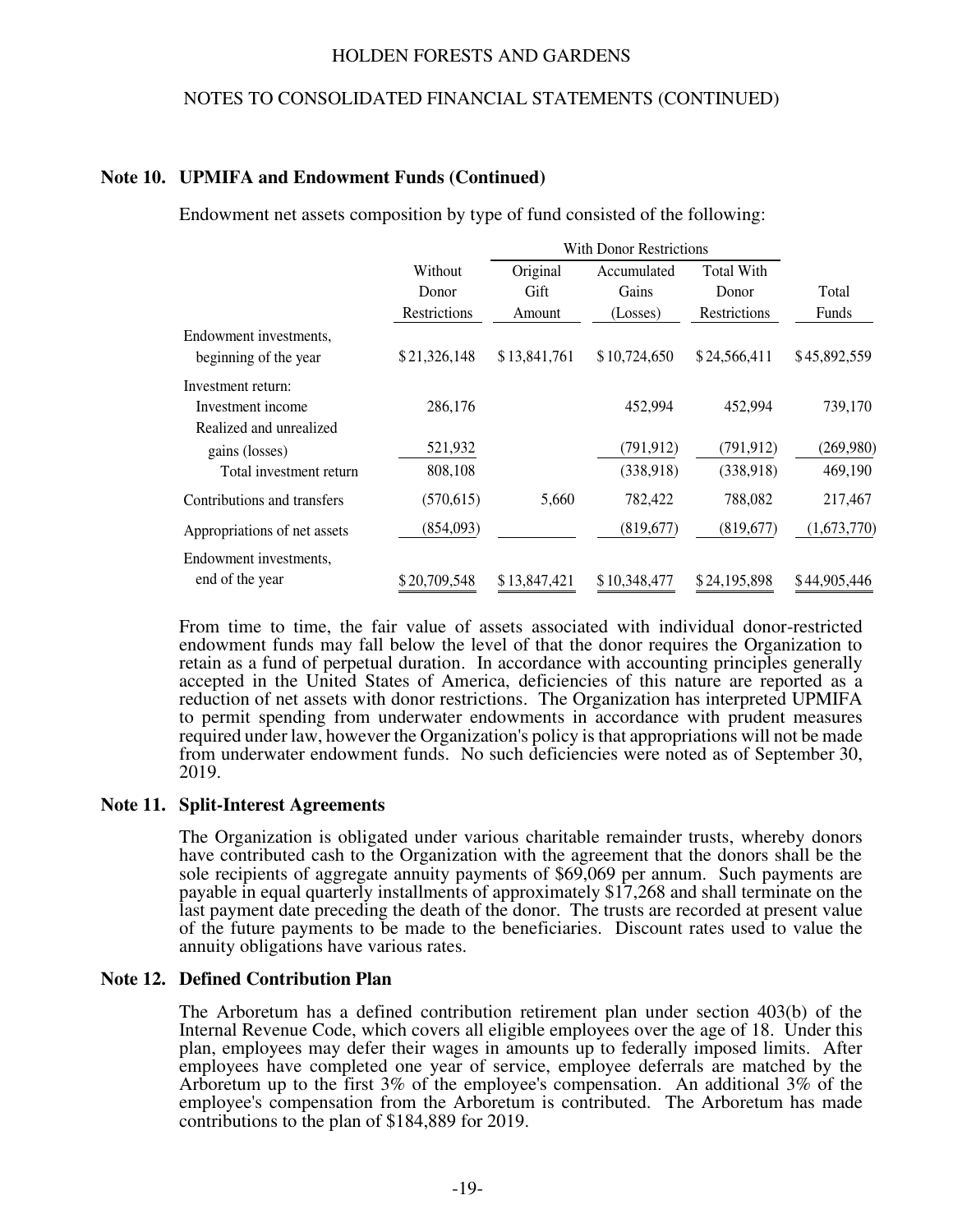#### NOTES TO CONSOLIDATED FINANCIAL STATEMENTS (CONTINUED)

#### **Note 12. Defined Contribution Plan (Continued)**

The Garden has a defined contribution retirement plan under section 403(b) of the Internal Revenue Code, which covers substantially all of its employees over the age of 18. Under this plan, employees may defer their wages in amounts up to federally imposed limits. After employees have completed one year of service, employee deferrals may be matched by the Garden up to the first 3% of the employee's compensation. An additional 3% of the employee's compensation is contributed by the Garden. The Garden made plan contributions of \$66,788 for 2019.

#### **Note 13. Functional Expenses**

The financial statements report certain categories of expenses that are attributed to more than one program or supporting function. Therefore, expenses require allocation on a reasonable basis that is consistently applied. All expense categories are allocated to their functional classification on the basis of estimates of time and effort with the exception of research expenses which are allocated directly.

#### **Note 14. Financial Assets and Liquidity**

The Organization receives substantial donor-restricted gifts to establish endowments that will exist in perpetuity and contributions with donor time and purpose restrictions. The income generated from donor-restricted endowments may have purpose restrictions. In addition, the Organization receives support without donor restrictions, investment income without donor restrictions and appropriated earnings from gifts with donor restrictions to fund its general expenditures.

The Organization manages its cash available to meet general expenditures following three guiding principles:

- Operating within a prudent range of financial soundness and stability,
- Maintaining adequate liquid assets and
- Maintaining sufficient reserves to provide reasonable assurance that long-term commitments and obligations will be met.

| Financial assets:                                                      |                |
|------------------------------------------------------------------------|----------------|
| Cash and equivalents                                                   | 2,938,562      |
| Pledges receivable                                                     | 333,473        |
| Investments                                                            | 45,291,722     |
| Financial assets, at year-end                                          | 48, 563, 757   |
| Less those not available for general expenditures within one year:     |                |
| Subject to passage of time                                             | (564, 668)     |
| Investments - endowment                                                | (24, 195, 898) |
| Investments - funds functioning as endowment                           | (20,709,548)   |
| Plus endowment spending rate appropriation for next year               | 1,673,770      |
| Financial assets available to meet cash needs for general expenditures |                |
| within one year                                                        | 4,767,413      |